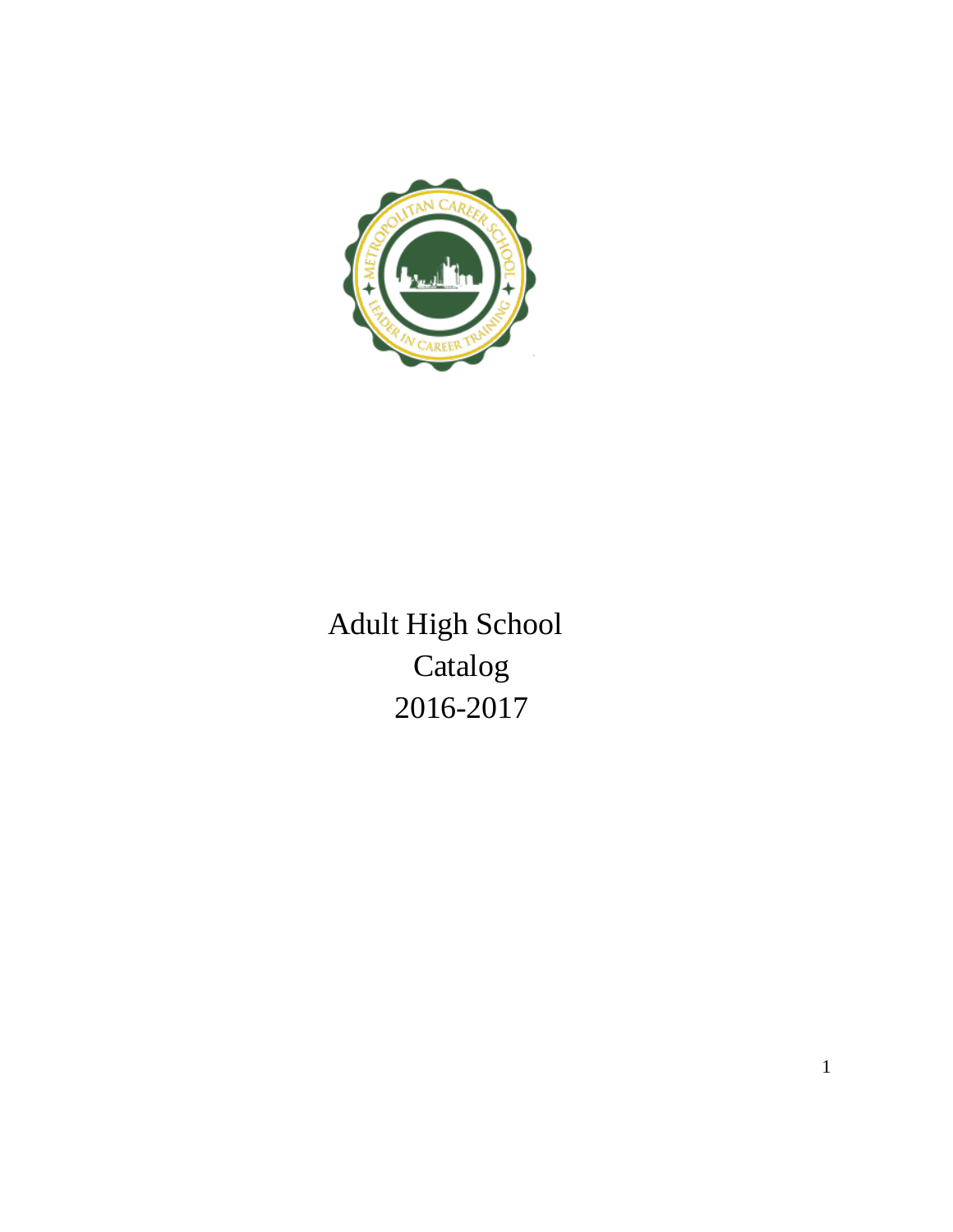# *Table of Contents*

| ACCIDENTS, AFFIRMATIVE ACTION, CHANGE OF INFORMATION, COMMUNICABLE DISEASES10                  |  |
|------------------------------------------------------------------------------------------------|--|
| DELIVERIES, DRESS CODE, ELECTRONIC DEVICES, EXTRA HELP, FIELD TRIPS, FIRE DRILLS, DRESS CODE10 |  |
|                                                                                                |  |
|                                                                                                |  |
|                                                                                                |  |
|                                                                                                |  |
|                                                                                                |  |
|                                                                                                |  |
|                                                                                                |  |
|                                                                                                |  |
|                                                                                                |  |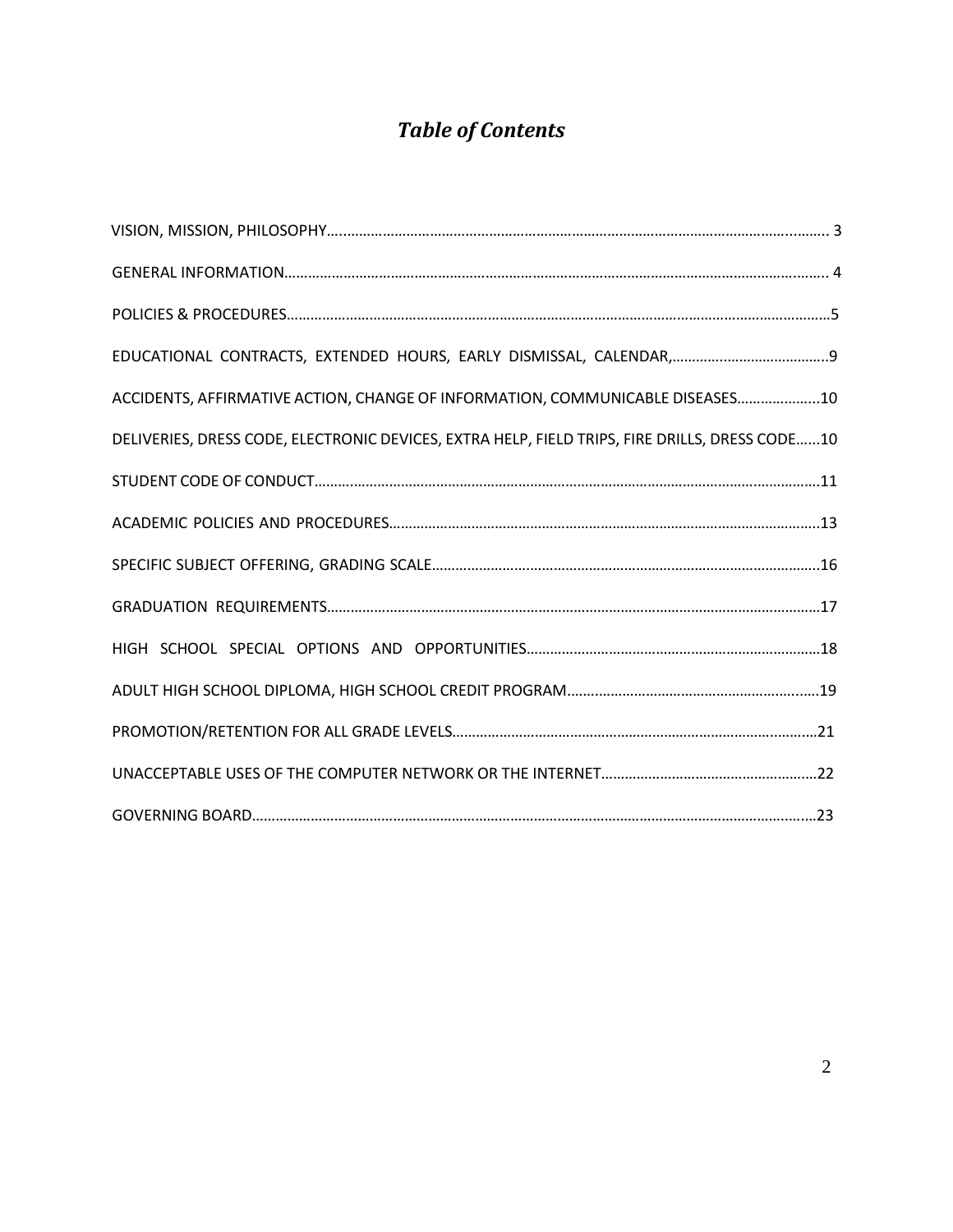#### **MISSION STATEMENT**

*Our mission is to provide a safe, accepting, engaging, successful and respectful learning environment for ALL people who enter our doors.*

#### **VISION STATEMENT**

**Our Adult High School Program's vision is to be the nation's leading, transformative, collaborative educational resource center for ALL people, the surrounding community and world.**

#### **PHILOSOPHY**

**Our philosophy is grounded in the belief in:** 

- **1. the dignity and worth of each person,**
- **2. the uniqueness of each person, and**
- **3. the right for each person to have the opportunity to realize his/her fullest potential regardless of his/her race, age, gender, sexual orientation, ethnic background or religion.**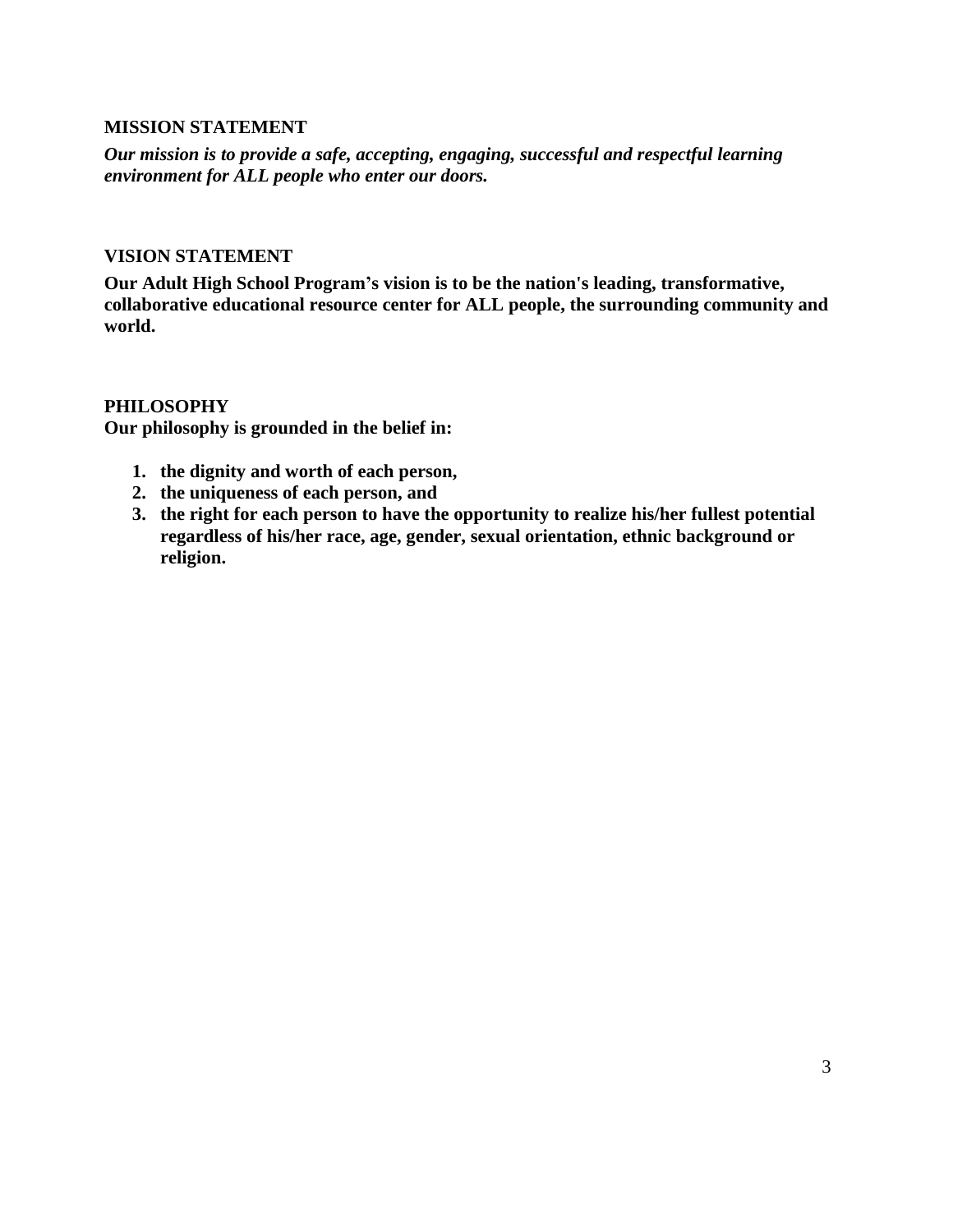## **GENERAL INFORMATION**

Various rights are accorded students pursuant to the Family Educational Rights and Privacy Act (FERPA). This Act accords students and parents the right to be informed about the following:

- 1. *Right to Inspect* All student records will be open to parents and students.
- 2. *Right to Prevent Disclosures* You have the right to prevent disclosures of educational records to third parties.
- 3. *Right to Request Amendment -* You have the right to a hearing to seek to change any part of educational records that you believe to be inaccurate.
- 4. *Right to Complain to FERPA Office* You have the right to file a complaint with: Family Educational Rights and Privacy Office Department of Education 400 Maryland Avenue S.W. Washington, D.C. 20202
- 5. *Right to Obtain Policy -* You have a right to obtain a copy of MCSs' policy to comply with FERPA.

6. It is at the individual post secondary institutions' discretion as to whether credits earned at MCS are transferable and are accepted according to their particular academic affiliations and policies.

7. *Notice of Directory Information – MCS* have determined that certain information contained in the educational records of our students is to be considered directory information for the purposes of FERPA. This designated information could be disclosed by MCS without the written consent of the parent or student. It would include the following information:

- A. Name
- B. Address
- C. Program of Study
- D. Dates of Attendance
- E. Records of Attendance at Other Institutions (such as Joint Enrollment)
- F. Any Audio Statements and/or Performances
- G. Photographs, video, images and other pictures of students used for MCS purposes and publications.

If a parent or student wishes to refuse to have the designated information disclosed she/he needs to file a written notice with the Director.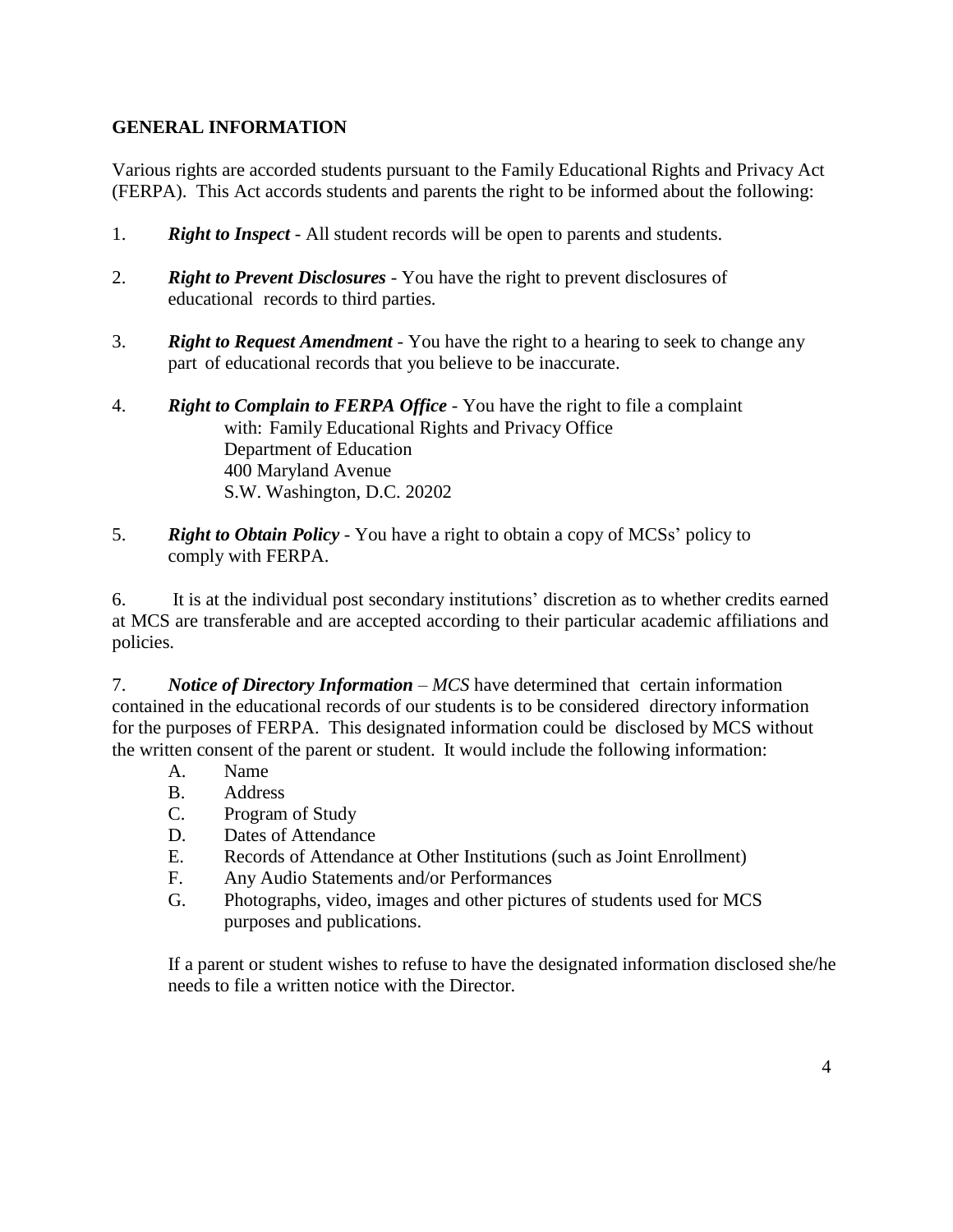#### **POLICIES AND PROCEDURES**

*MCS does not discriminate on the basis of race, color, gender, national or ethnic origin in administration of its educational policies, admission policies, or any other school-administered programs.*

1. *Visitors and Parents -* We welcome all parents and visitors to the school. However, to insure the safety and security of our students, all parents and visitors are required to sign in at the front desk and receive a visitor's pass. Anyone entering the building without signing in and receiving a pass may be asked to exit the premises.

2. *Medications* - A parent and/or guardian must fill out a form giving specific directions for administering medications and permission to do so. All prescription medications will be retained in the school office to be administered there by the Nurse or a designated employee. Nonprescription drugs may be administered by the core teacher with written permission from the parent. If prescription drugs, such as inhalers, need to be administered in the classroom, both a doctor and a parent must provide written instructions to that effect to MCS.

For prescription medications, the dosage must be clearly indicated on the original and the current container of the medicine or the doctor must fill out a form clearly stating the current dosage.

3. *Disaster Alerts* - These alerts will be held periodically throughout the school year for fire drills, tornado alerts, and all clear signals students must follow the direction of staff or designated instructor.

4. *Addressing Concerns* - Students/Parents who are concerned about a specific classroom situation should first speak with the teacher. If the issue is not resolved, the student/parent should talk to the Team Leader in their children's area; finally they should consult the Director or present their case to the Student Governance Body. If further action is needed, the issue will be presented to the **School Based Management Team** and/or the Governing Board to determine the appropriate steps to be taken.

5. *Failure -* Students at MCS need to understand that a failing grade in a class equals no credit. Students will be responsible for making up that credit at another time. If students are absent 10 or more times in a semester, they may fail that class. Students must complete their educational contracts, or they will be considered absent.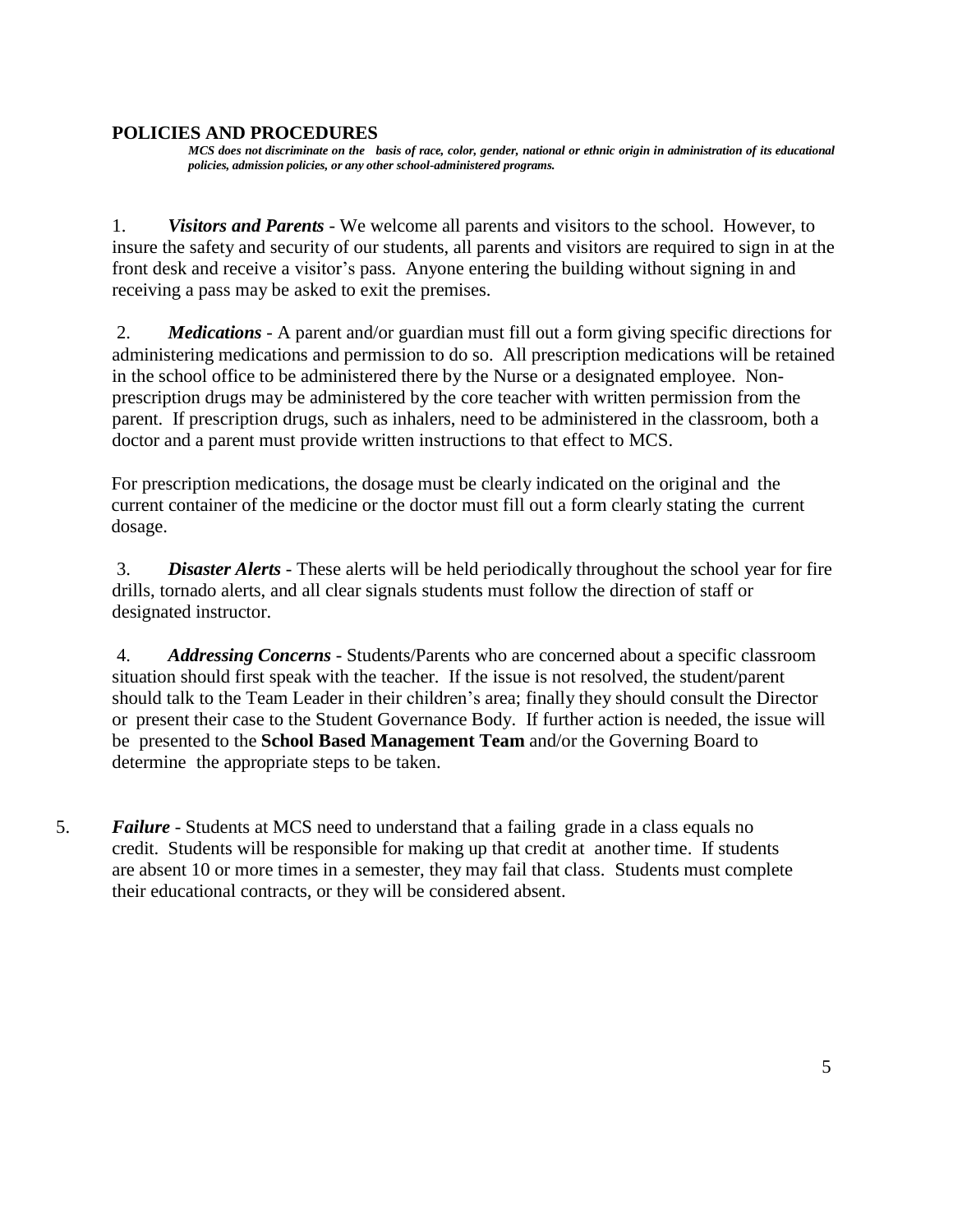If a student has failed two of his/her nine classes, he/she must appear with his/her parent/guardians before the SBMT members of MCS to determine their academic standing. A plan of action will be developed to determine future academic success. Failure to comply with said plan may result in non-promotion or retention at current grade status.

6. *After School Activities and Interim Activities -* All school sponsored activities, held after school hours, are under the jurisdiction of the school, and the same rules and regulations govern them as during school hours. All other activities are under the jurisdiction of the sponsoring organization.

7. *Student Driving and Parking Regulations -* If a student chooses to park a vehicle on the school campus at any time, the student understands and agrees that the vehicle may be subject to periodic inspection by school officials and may be searched at any time and for any reason. All cars must be registered with the school and have the appropriate designation on the dashboard. All students driving a car to school must have a valid driver's license. Reckless driving will not be tolerated and may be subject to disciplinary action and/or reporting to proper law enforcement officers. Students will park only in designated student parking areas. Sitting in cars or in the parking area during school hours is not permitted.

## **ADMISSION & ENROLLMENT POLICIES**

- 1. *Admission* Students must be a US citizen or proof of residency in the USA and must be 16 and older. If, however the student is under the age of 18 years old his/her parents/guardian must fully withdraw them from the public school system before entry into our High School Programs.
- 2. *Enrollment Application -* An enrollment application must be filed with the MCS. At the beginning of each school year there is an orientation meeting for the parents of all students enrolled in *MCS at least one parent must attend if under age of 18*
- 3. *Student File -* The following records will be needed for a student's file to be completed:
	- A. Proof of up-to-date immunizations
	- B. Copy of Birth Certificate & Social Security Card
	- C. Most recent Report Card
	- D. Most recent test scores
	- E. Any Special Education Records
	- F. Any Disciplinary Records
- 4. *Withdrawal* Any student may voluntarily withdraw at any time by giving notice to MCS. A student may be asked to withdraw should he/she or his/her parents not comply with the rules of MCS. Parents and students must follow posted refund policies.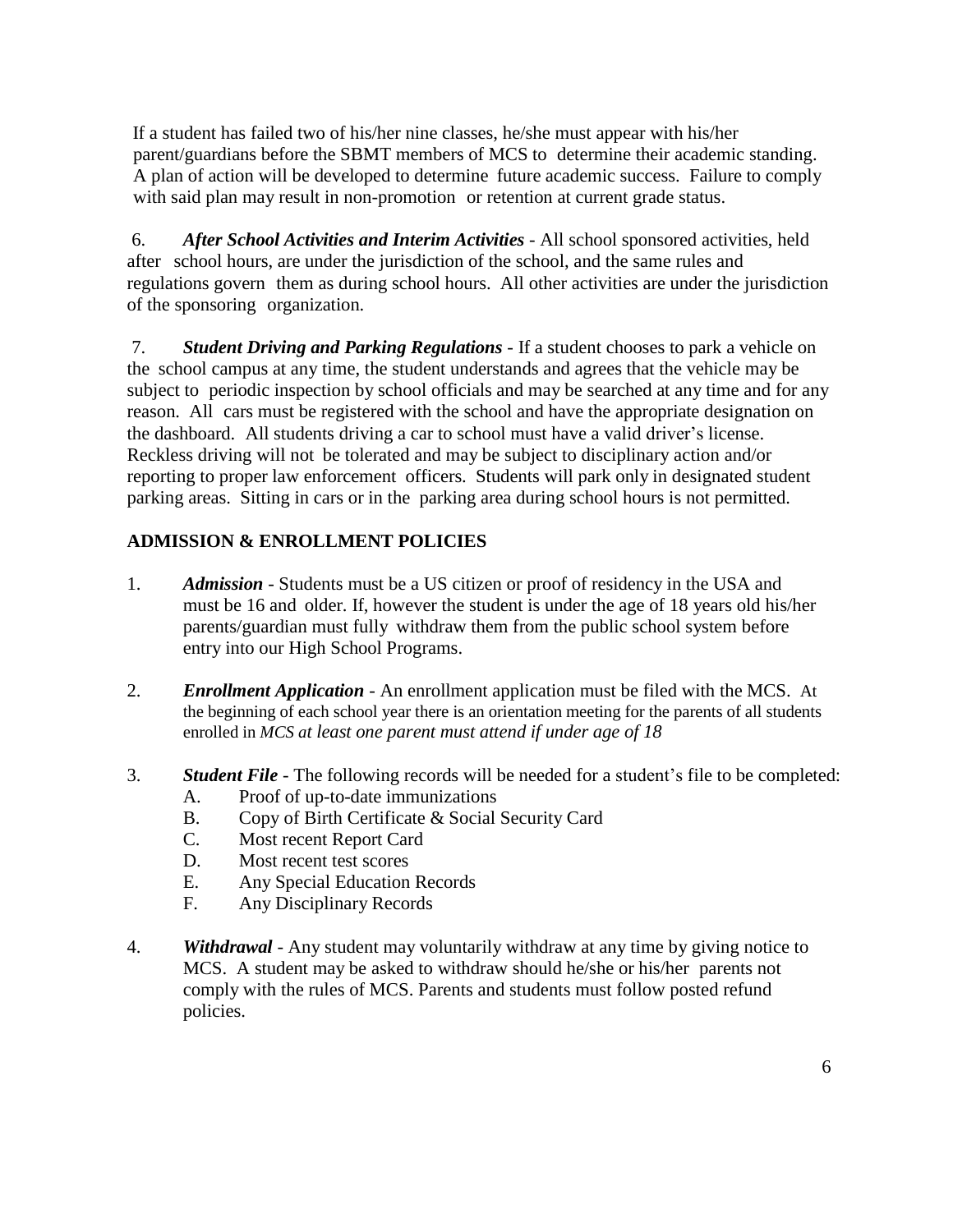## **ATTENDANCE**

MCS will adhere to the attendance laws set forth by O.G.G.A. 20-2-690.1a, which reads: Every parent, guardian or other person residing in Georgia is required either to enroll or send children in their care and charge between the ages of five and 16 to a public or private school or to provide a home study program for these children which meets the requirements set forth in law, unless the child is specifically exempt.

20-2-690.1b: Any parent, guardian, or person residing within this state having control or charge of any child or children who shall violate this code section shall be guilty of a misdemeanor and upon conviction therefore, shall be subject to a fine not to exceed \$100.00 or imprisonment, not to exceed 30 days, or both, at the discretion of the court having jurisdiction. Each day's absence from school in violation of this part will constitute a separate offense.

*Effective January 1, 1998, the Teen-Age and Adult Driver Responsibility Act (COCGA 40- 5-22a.1) requires that local schools must certify whether or not a student's attendance pattern and discipline record allow him/her to have a Georgia's* Driver's permit or license. Schools have been given copies of this law and the procedures to be followed when reporting to *the Department of Public Safety. This law is applicable to students between the ages of fifteen and seventeen.*

*Attendance Guidelines -* EXCUSED ABSENCES: In compliance with Georgia law, all pupil absences shall be classified as unexcused or illegal except for the following reasons: (1) Personal illness; (2) death or illness in the immediate family; (3) religious holidays; (4) service as a page for the General Assembly; (5) instances where attendance by pupil would be hazardous; (6) suspension.

**\***When students return to school after an absence, they must present a written statement from the parent or guardian giving the reason for the absence. The student should present this note to the Attendance Office.

**\***Any student missing 15 days excused or unexcused days may not receive credit for that semester. Parents may appeal this decision in cases of extenuating circumstances.

**\***Parents' home schooling under MCS umbrella or self-paced learners via web correspondence must have an approved person sign a proctor agreement with the school before any test or coursework is submitted for grading; however all standardized examinations must be done on site.

#### **ABSENCE FROM SCHOOL FOR MORE THAN ONE-HALF OF THE SCHOOL DAY**

A student who is absent from school for more than one-half of the school day may not participate in any extracurricular activity on the day of the absence, including all clubs and athletic activities. Parents should send a written note explaining their child's absence.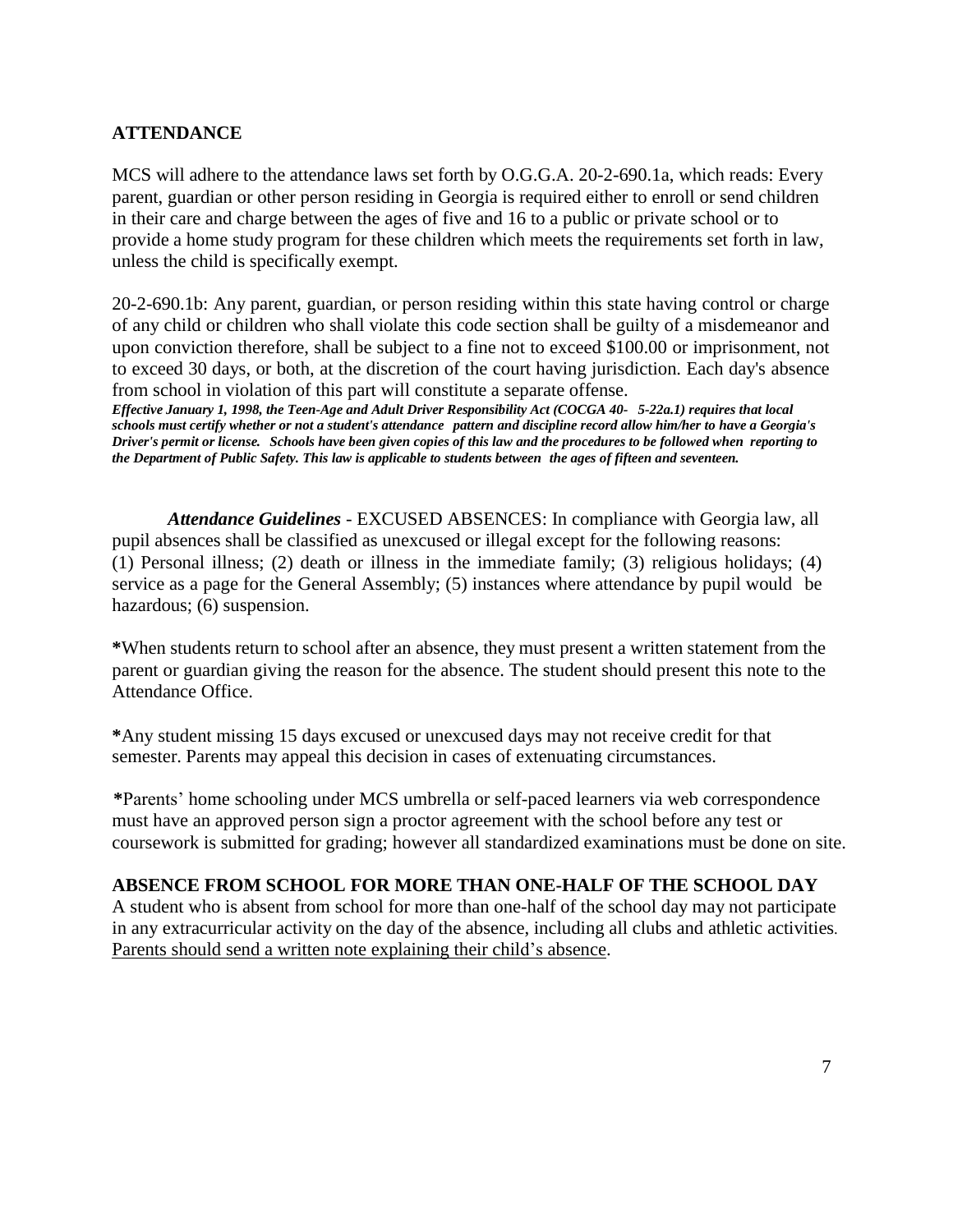## **The school will take the following steps in order to implement the procedure stated above:**

- 1. Keep continuous logs documenting each step of the process. The log shall include:
	- a. Date and time of each call,
	- b. Name and position of person calling,
	- c. Name of the person spoken to, his/her relation to the student, and a
	- d. Summary of the call.
- 2. After the third absence, a letter will be sent home with the attendance policy and a referral will be made to the counselor. A call will be made to the parent or guardian by a school representative and the child will be placed on an Attendance Contract.
- 3. After the sixth absence, the school will phone parents, a letter will be sent to the home informing the student and the parent of the number of absences, the attendance policy and notification of referral to school Prevention/Intervention Specialist. A parent conference will be scheduled.
- 4. After the ninth absence, the school will phone parents, a letter will be sent to the home informing the student and the parent of the number of absences, a referral will be made to a resource person-the school Social Worker, or special education liaison that will make contact and provide formal feedback to the school principal or his designee. If the student is less than 16 years old, truancy charges may be filed (after the 10th absence) and student and parent would be required to appear in court.
- 5. After the twelfth absence, an administrator will contact the parent or guardian by phone and in writing. The administrator will inform the parent or guardian that on the fifteenth absence the student may be subject to loss of academic credit, withdrawal from school pursuant to a review of information, and/or truancy filed with the Juvenile Court System.
- 6. After the fifteenth absence, the student may be withdrawn. Parents have the right to appeal the decision within five school days to the principal of the school. In case of further appeal, the final decision will be made by the Area Executive Director.
- 7. Classroom teachers will call the parent regarding class absences when a student has missed three, six, nine, and twelve days in the course. Teachers will submit a log of the calls to the attendance Office at the end of each semester.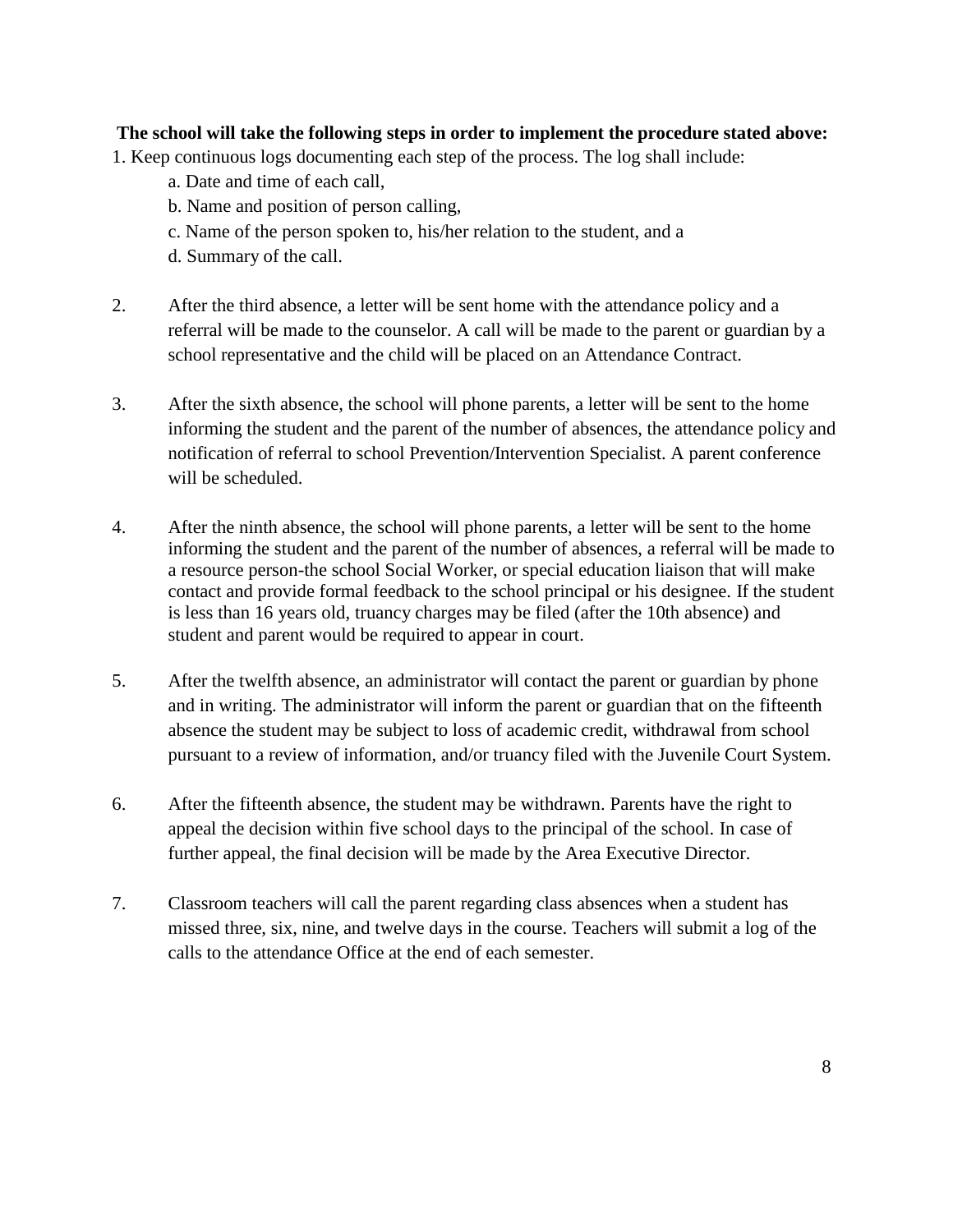*Educational Contracts –* MCS may devise special learning programs where students would receive attendance credit for exceptional opportunities such as travel, special academic programs, special performance opportunities, or prolonged illness, etc. All such plans must be prepared and approved by the Team Leader *prior* to the absence. It is the responsibility of the student to complete the contract and have an individual teacher's initial receipt of required assignments. The student will then return the completed contract to the Team Leader within 10 days of returning to school. Failure to return a completed contract will result in all missed days being recorded as absences.

*Extended Hours -* School hours are from 9:30am to 3:30pm. Bell schedules will be followed for proper class transfer and dismissal of students. Designated personnel will be responsible for students 1/2 hour before and 1/2 hour after school. Otherwise, the parent is responsible for providing care for their children and may be charged for teacher time.

*Early Dismissal -* Arrangements for early dismissal should be made by a written note or in person. The person picking up the student must sign him/her out at the school office.

*Calendar –* The school calendar will be posted via internet or school bulletin board.

*Daily Schedule-*A schedule of classes will be posted via internet and classroom or school bulletin board.

*Accidents–* Students involved in an accident or an injury on school grounds or during any school supervised event must report it immediately to the office. Failure to do so may result in forfeiture of school insurance coverage.

*Affirmative Action–*Federal Law (Title IX) prohibits discrimination against students and employees in schools. Title IX prohibits discrimination on the basis of sex, race, color, creed, religion, ancestry, national origin and social or economic status.

*Change of Information–*For emergency purposes, we must have updated information on each student. Please notify the registrar of any changes of address or phone numbers. Required documentation must be provided.

*Communicable Diseases–*MCS, the County Health Department, and/or the Georgia Department of Human Resources has the authority to require immunizations or other preventive measures including quarantine, isolation and segregation of persons with communicable diseases or conditions likely to endanger the health of others. These agencies may require quarantine or surveillance of carriers of diseases and persons exposed to or suspected of being infected with an infectious disease during such period until they are found free of the infectious agent or disease.

*Deliveries–*MCS does not accept or deliver items to students (i.e. Flowers, balloons, food, money, etc.)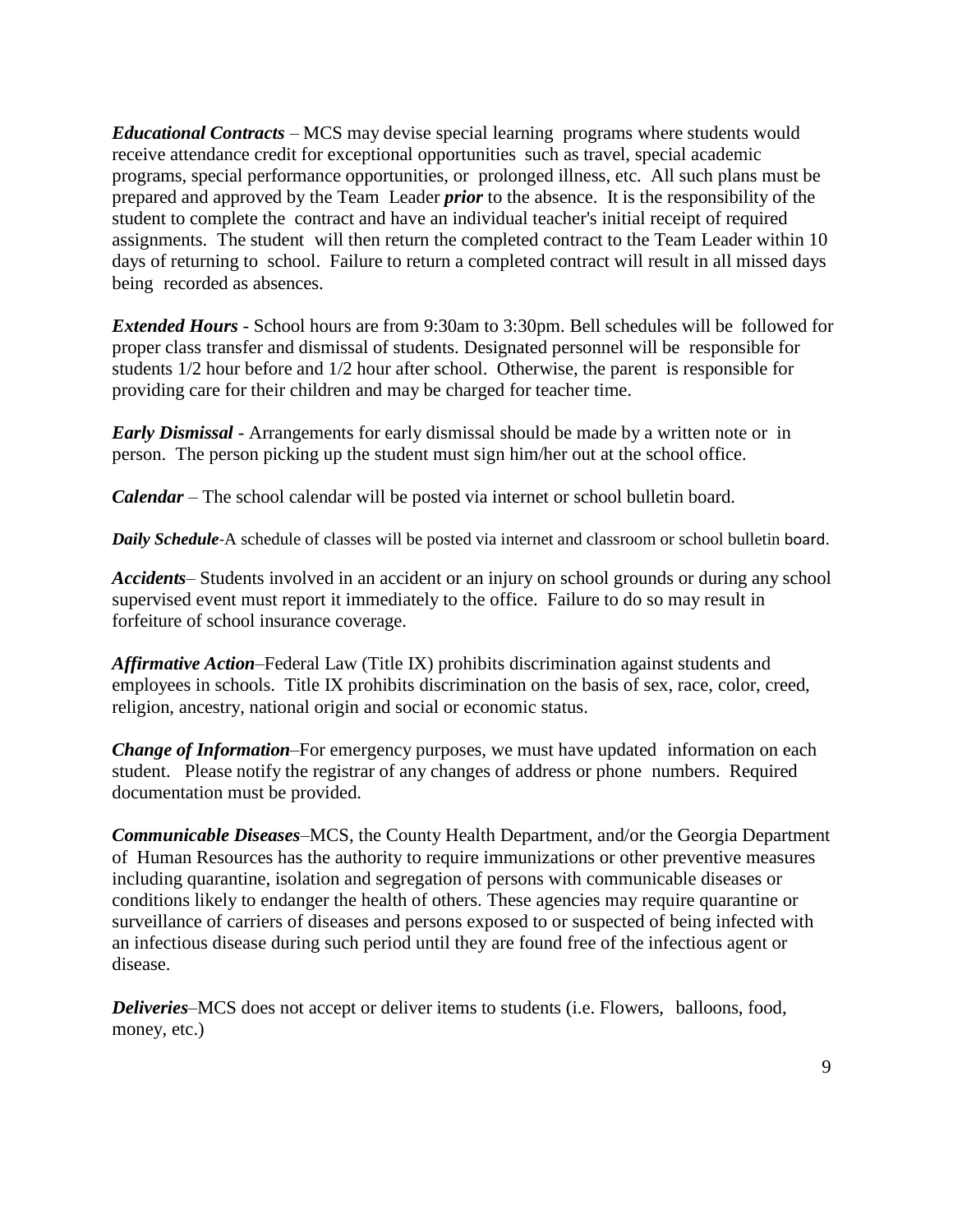*Dress Code–All* returning students will be required to be in uniform the first day of school. Students not in uniform will be dismissed from classes.

All new students will have 30 days to be in uniform. After a 30-day period, students not in uniform will be dismissed from classes. All uniforms should be clean, in good repair, pants must be worn at waist level with a belt if needed sagging and sloppy attire is not allowed. Make sure the uniform is well- pressed.

*Electronic Devices–*Pagers, cell phones, walkie talkies, CD players, ipods, etc may be used before and after class ONLY. Any device seen or heard will be confiscated.

*Emergency Phone Calls–The staff will not interrupt classes to deliver incoming telephone* messages. In the event of an emergency, we will take the message and deliver it at the end of the class period. In the event of an emergency, the call/message will be directed to administration for verification.

*Extra Help*–Each department has a clear policy for providing the extra help that a student may need in order to be successful. It is the student's responsibility to seek this assistance from the instructors.

*Field Trips–*Special trips have a definite place in the educational program of our school. Outside events may be scheduled and attended to further educate students on certain subjects and/or to provide additional information not covered in the classroom.

*Financial Operations--* MCS operates as a Georigia For-Profit LLC,. No state or federal funds are received by the school. Income from tuition is insufficient to fully cover the cost of operating the school. Interested individuals are invited to contribute to the operation of the school via gifts for general expenses or by providing scholarships for deserving students who would otherwise be unable to afford such training. School fund- raising projects may be planned as the need arises.

*Fire Drills*–In accordance with State Laws, fire drills are to be conducted periodically, not less than once a month. When the fire bell sounds, all students and personnel are to evacuate the building quickly and quietly. Students and staff are to follow the assigned routes given to all personnel. Each student must stay with their instructor. All absences are to be reported to the designated person. The administration will notify all persons when it is safe to reenter the building.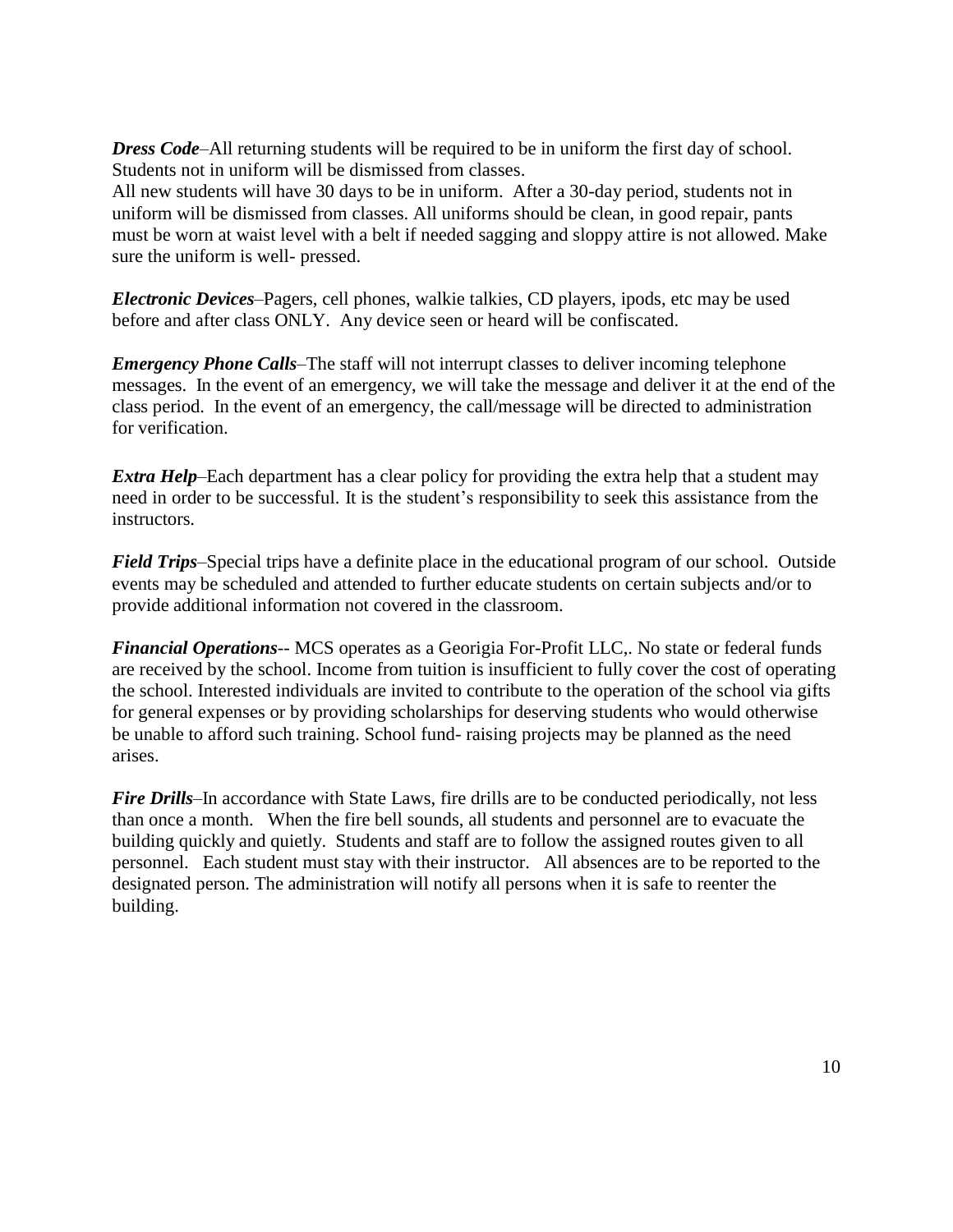#### **STUDENT CODE OF CONDUCT**

- 1. *General Expectations* Generally, students are expected to be mature and well-behaved, ready to put forth maximum effort in all their classes. They are expected to be on time, to be prepared for class, and to participate in an appropriate manner. Moreover, they are expected to enjoy what they are doing-- Learning should be fun! However, only INDIVIDUAL STUDENTS can make it that way. Last of all, students are expected to respect their instructors' and their classmates' time, talents and opinions!
- 2. *Student Governance -* MCS believes that students will govern themselves when given the opportunity to engage in meaningful work in partnership with their family and teachers. Our policy will be to hold each student responsible and accountable for his/her behavior. The Student Governing will continue to have input into the dress code, lunch and other policies.
- 3. (a) Fighting
	- (b) Hazing
	- (c) Bullying
	- (d) Stealing
	- (e) Profane and/or insightful language

*\*Any of the above (a-e) will not be tolerated and will be subject to suspension, expulsion, or a combination*

4. *Cheating/Plagiarism -* Cheating is wrong and unnecessary at MCS. If a student is worried about not performing at an expected level, cheating or plagiarism will only make the situation worse. Cheating includes any attempt to defraud, deceive, or mislead a teacher.

Plagiarism is a form of cheating when a student tries to pass off another's ideas, language or work as their own. Allowing others to write papers is another form of plagiarism. The consequences for cheating and plagiarism will result in a written incident report and may result in failure on assignments or tests. Cheating and plagiarism offenses will be treated as any other violation to the disciplinary policy - up to and including suspension and/or dismissal from MCS. Students also have the right to appeal this action by following the process set forth under the Student Code of Conduct.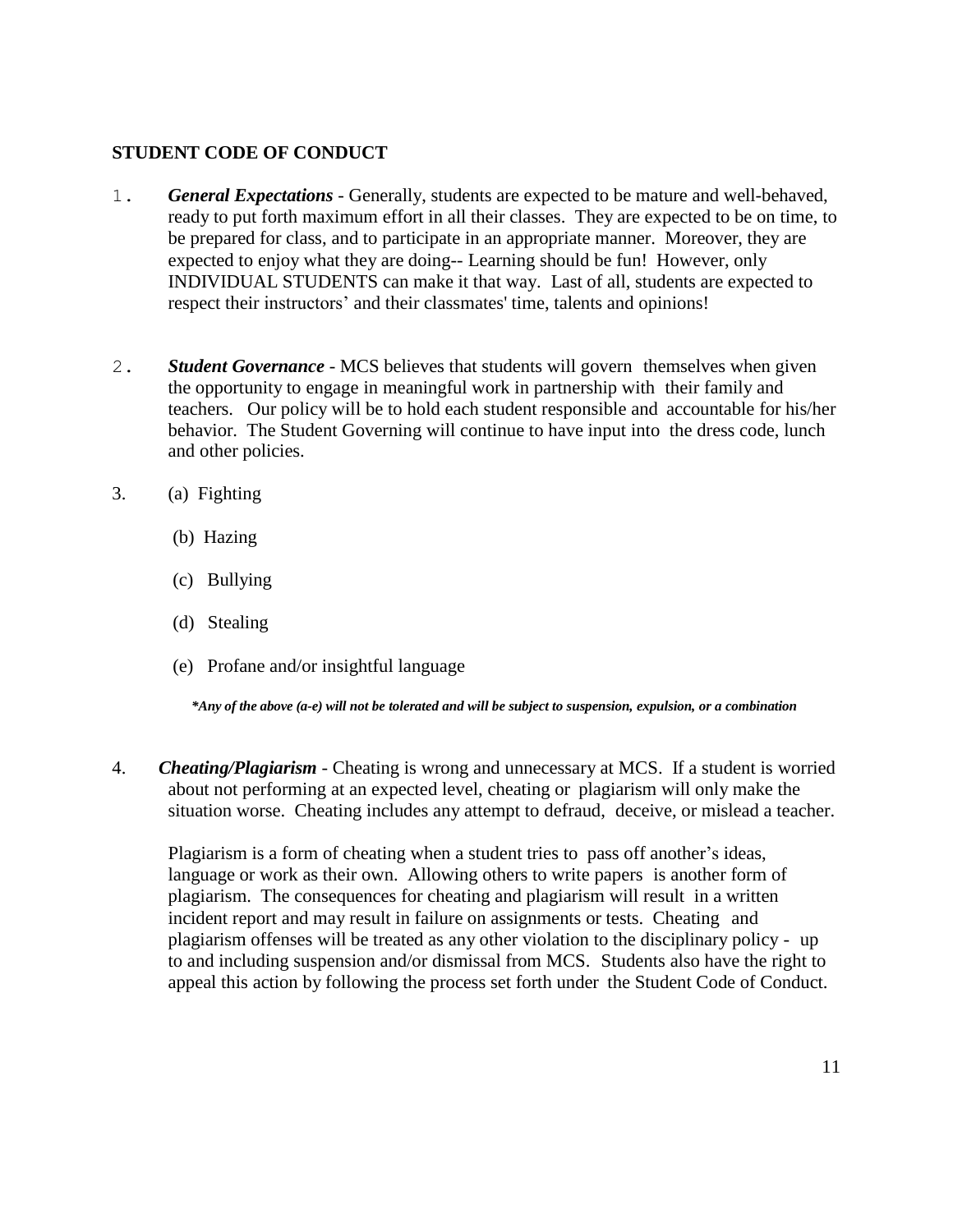- 5. *Suspension or Dismissal* Any of the above items may result in suspension or dismissal from MCS. They will also result in a permanent notation in the student's educational record, and/or notification of law enforcement officials. Federal Law requires that violation of several of the above-mentioned offenses must be reported to the appropriate law enforcement agency. Failure of the parents to attend scheduled meetings or participate in the mandatory one-hour a week service requirement may also result in dismissal of their child from MCS.
- 6. *Right to Search -* MCS also reserves the right to search a student, student belongings (desks, lockers etc.) or student automobiles in order to maintain discipline and protect the safety and welfare of all students in the school. Personal searches will be conducted when a school official has reasonable suspicion that a student has violated school policy. A pat-down search, if needed, will be conducted in private by a school official of the same sex with an adult witness. School officials may at any time conduct periodic, general inspection of any items on school property including automobiles parked on school property. This may include search by Drug-Sniffing and/or Weapon Sniffing Canine and/or by Metal Detectors. If any such search yields illegal or contraband materials, such findings shall be turned over to local law enforcement authorities.
- 7. *Harassment-Free Environment -* MCS is dedicated to maintaining an environment that is free from harassment because of an individual's race, color, sex or disability. MCS will act promptly and investigate all complaints, formal or informal, verbal or written, of said harassment. If it determined that unlawful harassment has occurred, MCS will act promptly to appropriately discipline any student, teacher, parent or other school personnel who is found to have violated this policy. Allegations of such harassment should be made to the Director. Filing of a complaint will not reflect on the individual's status nor affect neither future grades nor educational decisions. The right to confidentiality of both parties will be respected until a complete investigation has been conducted and corrective action has been determined.
- 8. *Smoke-Free Environment* MCS will be designated as a smoke-free environment both in the building and on school grounds.
- 9. *Right to Appeal -* Students have a right to appeal any disciplinary action by submitting a written request to the Director for an audience with the School Based Management Team and the Governing Board. Both the parents and the student must attend this meeting.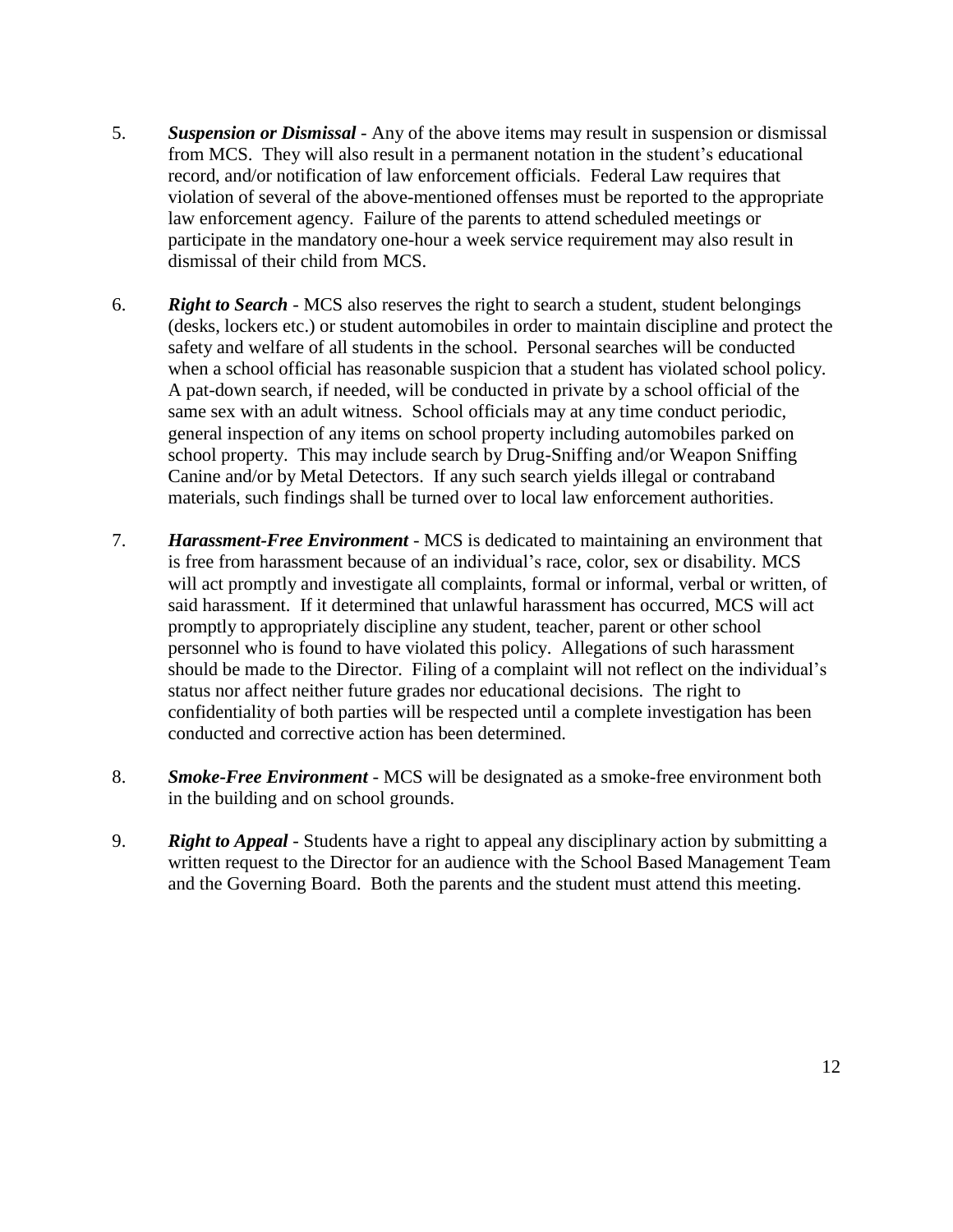#### **ACADEMIC POLICIES & PROCEDURES**

*Promotion and Retention -* Promotion and retention will be made on the basis of course work and assessment. The purpose of assessment is to support and guide the learning process. It is a tool to recognize accomplishment and certify that knowledge has been gained. The assessment will also discern those areas where understanding is still incomplete and will enable students to focus their efforts where they will produce the greatest benefits. The goal is to encourage students to do their personal best and to show improvement throughout the year. In MCS multiage groupings, there is a de-emphasis on grade level promotion. All MCS students who complete the High School Curriculum will receive a Diploma and will be required to pass all the Graduation Tests.

Periodic retesting will be made available to students. End of Course Tests will also be given at the end of the each course. While standardized tests are valuable tools for confirming adequate academic progress, MCS will not alter its curriculum to "teach to the test." MCS will also help each student understand their own learning styles by using Multiple Intelligence check sheets.

All students at MCS are required to complete a class project. This collaborative learning project will be prepared together by each student, to be completed by the end of the semester. These projects will be centered on student classes, but will show progress in the following 12 points yearly:

Composing well-structured and interesting essays Defending views on various subjects and reciting literary passages or speeches Conversing and writing in a chosen foreign language Designing, performing and analyzing scientific experiments Delivering oral presentations to the school community Discussing events in their historical, socio-cultural, and intellectual contexts Using knowledge to think logically and solve problems related to mathematics Demonstrating an advanced skill in at least one of the following: athletics, music, drama or the visual arts. Completing a significant independent project each year and demonstrating technological expertise. Reading from a core list of books Passing cumulative content-area exams. Performing significant community service.

*Failing Grade Guidelines* - If a student has failed two of his/her classes, she/he must appear with his/her parent/guardians before the SBMT members in their area to determine academic standing. A plan of action will be developed to determine future academic success. Failure to comply with said plan may result in non-promotion or retention at current grade status.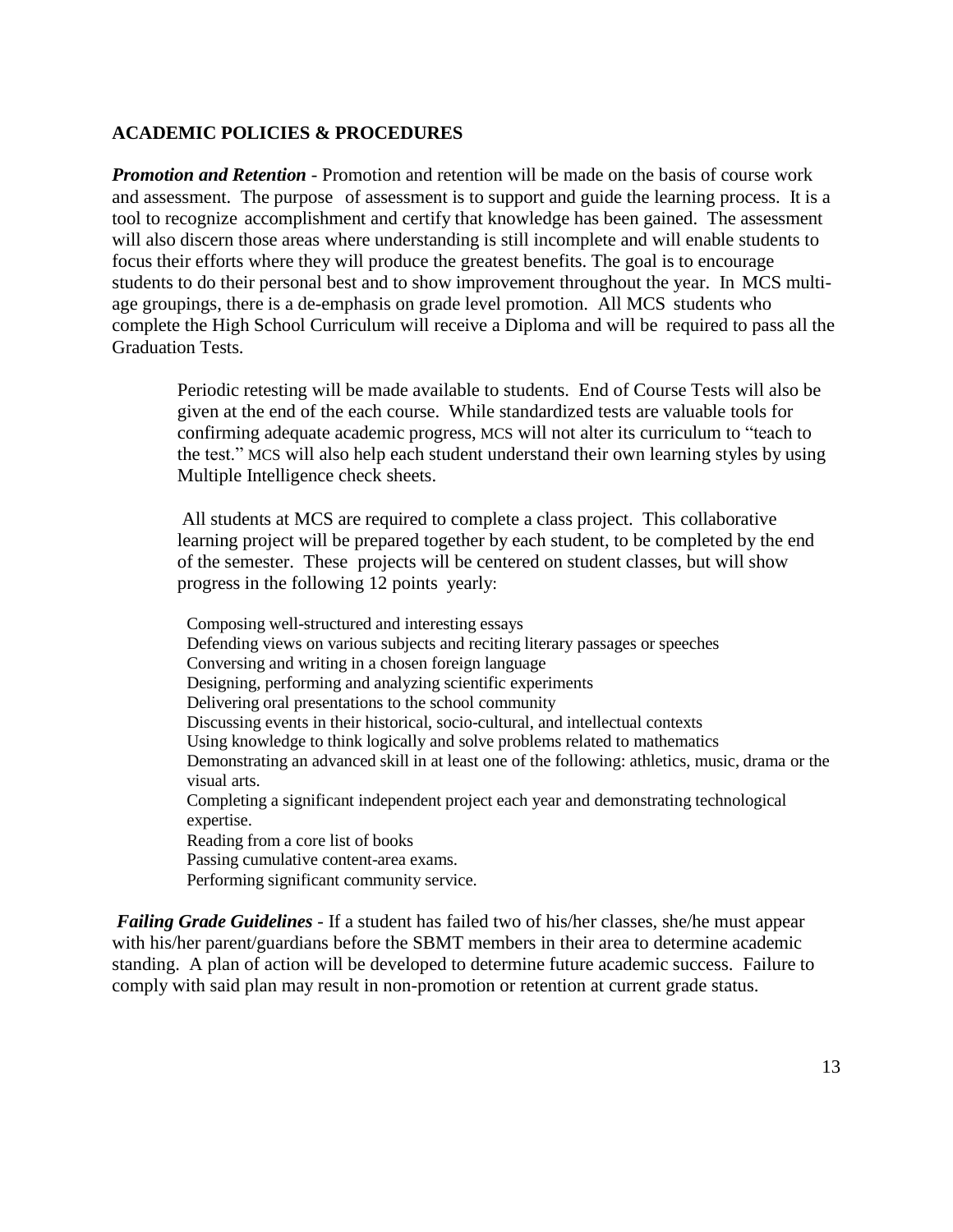# **Curriculum**

*All transfer students coming from curriculums other than the MCS prescribed curriculum, and tested for academic placement. MCS provides each student a diagnostic test prior to placing the curriculum order.*

#### **Specific Subject Offerings \*Core subjects and electives can be offered via the internet.**

- 1. **\****English Language Arts*
	- Literature & Composition (1 unit) Advanced Composition (1 unit) American Literature (1 unit) English Literature (1 unit) Journalism (1 unit) Literary Types/Composition Oral/Written Communication (1 unit) Reading Enrichment (1 unit) Research Seminar in Language Arts (½ unit) Shakespeare (1 unit) Speech/Forensics (1 unit) Writer's Workshop (1 unit) World Literature (1 unit) Period Seminar (i.e. Renaissance) (½ unit) Joint Enrollment - Advanced English Courses

| <b>Grading Scale</b> | GPA         |
|----------------------|-------------|
|                      |             |
| $A = 90\% - 100\%$   | 4.0         |
| $B = 80\% - 89\%$    | 3.0         |
| $C = 70\% - 79\%$    | 2.0         |
| $F =$ Below 70%      | $1.0 - 0.0$ |
|                      |             |

#### **2. \****Mathematics*

Mathematics I (Algebra/Geometry/Statistics) Mathematics Support I Mathematics II (Geometry/Algebra II/Statistics) Mathematics Support II Mathematics III (Advanced Algebra/Statistics) Mathematics IV (Pre-Calculus/Trigonometry/Statistics Joint Enrollment - Advanced mathematics courses

#### 3. **\*Science**

Biology I (1 unit) Biology II (1 unit) Botany (1 unit) Chemistry I (1 unit) Chemistry II (1 unit)

14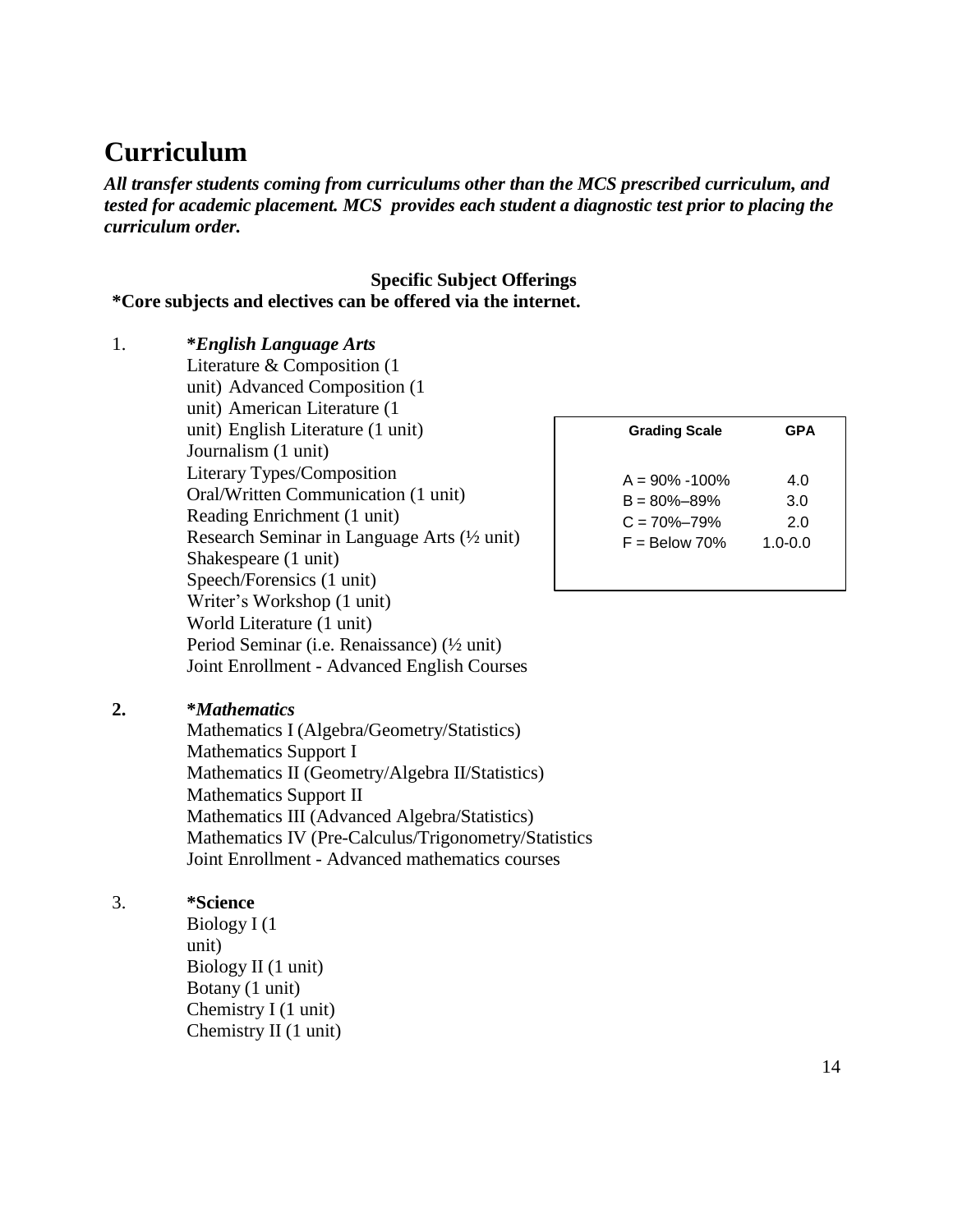Comparative Anatomy (½ unit) Earth Systems (1 unit) Ecology (1) Physical Science (1 unit) Physics I (1 unit) Joint Enrollment will offer advanced studies in Science

#### **4.** *Social Studies*

American Government (½ unit) Civics (½ units) Economics  $(\frac{1}{2}$  unit) Humanities/Social Studies (½ unit) US History (1 unit) World Area Studies (1 unit) World Geography (1 unit) World History (1 unit) Joint Enrollment will offer advanced studies in Social Studies.

#### **GENERAL STUDIES/ELECTIVES**

#### **5.** *Health & P.E.*

Aerobic Dance (Beginning & Intermediate) (½ unit) Body Sculpting (½ unit) Exercise & Weight Control (½ unit) Personal Fitness (½ unit) Physical Conditioning (½ unit)

## **6.** *Computer Science*

Computer I (1 unit) Computer II (1 unit) Cooperative Business Education (1 unit) Multimedia Applications (1 unit) Desktop Publishing (1 unit) Web Page Design (1 unit) Graphic Arts Technology (1 unit) Information Systems Management (1 unit) Broadcast and Video Production (1 unit)

## **7.** *Medical Technology*

Allied Health Occupations (1 unit)

## **8.** *The Arts*

Graphics Animation & Design Projects Visual Arts/Applied Design I, II, III, IV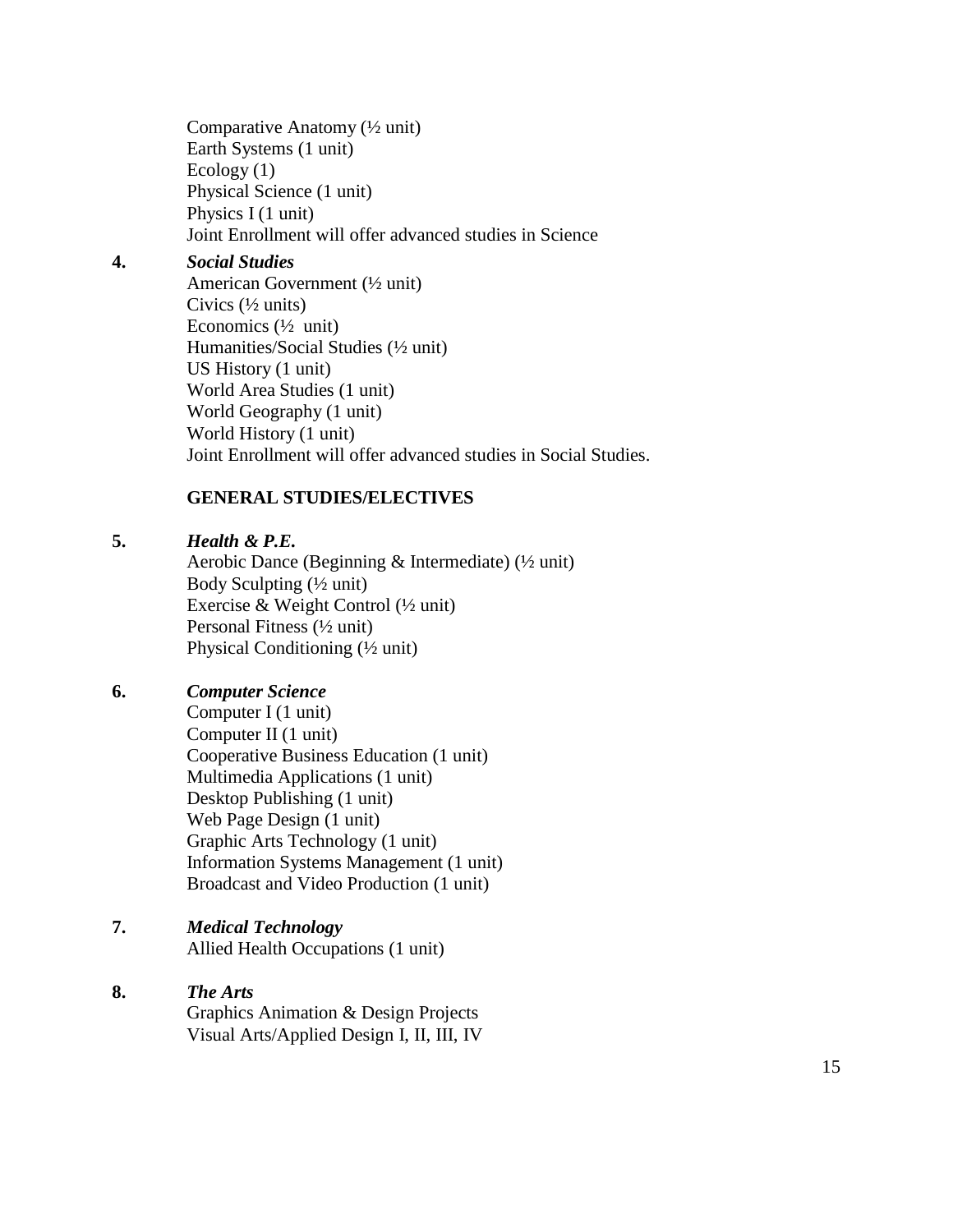#### **9.** *Drama*

Advanced Recording and Post Production Techniques (1 unit) Dramatic Arts Acting I, II, III (1 unit) Dramatic Arts/Film/Video & Television I, II (1 unit) Dramatic Arts/Fundamentals I, II, III, IV(1 unit)

## *10. Bible/ Christian Growth*

Old Testament New Testament Life Of Christ Church History

#### **11.** *Foreign Language (Rosetta Stone)*

Chinese I (1 unit) Chinese II (1 unit)) French I (1 unit) French II (1 unit) German I (1 unit) German II (1 unit) Russian I (1 unit) Russian II (1 unit) Spanish I (1 unit) Spanish II (1 unit)

## *12. Speech*

Public Speaking

*Note:* Third year courses in Foreign Language will be conversations courses or literature courses

*Internships* - All students in grades 11 and 12 will have the opportunity to participate in an Internship. Credit for these internships will be determined on an individual basis.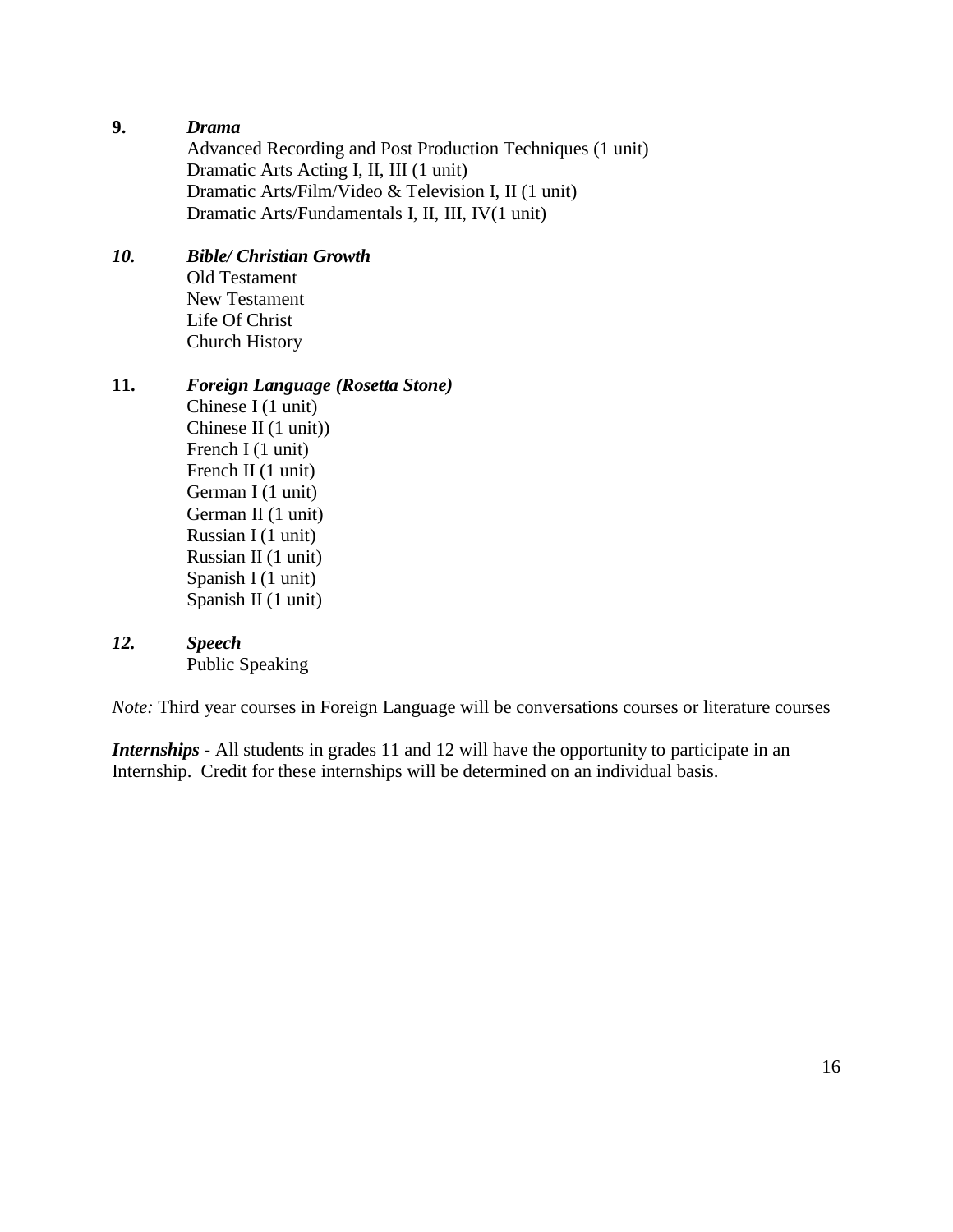#### **GRADUATION REQUIREMENTS**

| All graduating students meet the following requirements:                                                                                                                                                                                                                                                                                                        |                          |  |  |
|-----------------------------------------------------------------------------------------------------------------------------------------------------------------------------------------------------------------------------------------------------------------------------------------------------------------------------------------------------------------|--------------------------|--|--|
| <b>Areas of Study Required</b>                                                                                                                                                                                                                                                                                                                                  | Units                    |  |  |
| Language Arts                                                                                                                                                                                                                                                                                                                                                   | $4^*$                    |  |  |
| <b>Mathematics</b>                                                                                                                                                                                                                                                                                                                                              | $4^*$                    |  |  |
| Science                                                                                                                                                                                                                                                                                                                                                         | $4*$                     |  |  |
| (The 4th science unit may be used to meet both<br>the science and an elective requirement.)                                                                                                                                                                                                                                                                     |                          |  |  |
| <b>Social Studies</b>                                                                                                                                                                                                                                                                                                                                           | $4^*$                    |  |  |
| Modern/Classical Language and/or<br><b>Technical Education and/or Fine Arts</b>                                                                                                                                                                                                                                                                                 | 3                        |  |  |
| <b>Health and Physical Education</b>                                                                                                                                                                                                                                                                                                                            | 1                        |  |  |
| <b>Electives</b>                                                                                                                                                                                                                                                                                                                                                | $\overline{\mathcal{A}}$ |  |  |
| <b>Total Units (Minimum)</b>                                                                                                                                                                                                                                                                                                                                    | 24                       |  |  |
| * For admission to a University System of Georgia<br>College or university, students are required to pass<br>specific courses in each academic area, including<br>two units of the same Modern or Classical<br>Language. Core academic courses, both required<br>and elective, are included in calculation of the<br>HOPE GPA for HOPE Scholarship eligibility. |                          |  |  |

**The choices you make now about high school and going on to further your education will affect your income and career opportunities for the rest of your life. Here are some numbers about income level, contrasted with unemployment rates for the same education levels.**

| <b>Education Level</b> | <b>Median Annual Earnings of</b><br>Individuals 25 and older* | Unemployment Rate* |
|------------------------|---------------------------------------------------------------|--------------------|
| High school dropout    | \$23,452                                                      | 14.1%              |
| High school graduate   | \$33,176                                                      | 9.4%               |
| Associate's degree     | \$39,936                                                      | 6.8%               |
| Bachelor's degree      | \$54,756                                                      | 4.9%               |
| Master's degree        | \$65,676                                                      | 3.6%               |

*Sources: \*U.S. Bureau of Labor Statistics, Current Population Survey, 2011*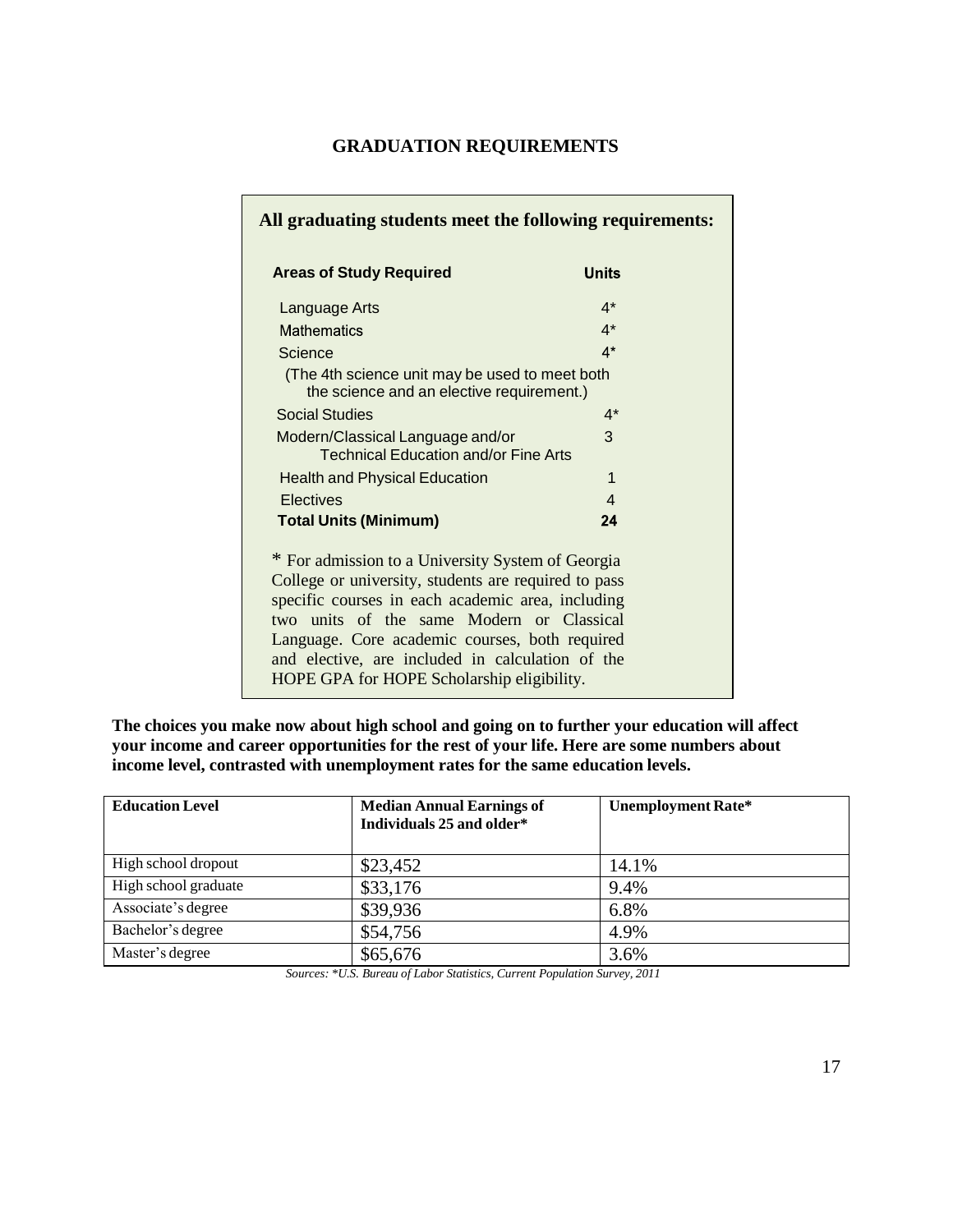## **High School Special Options and Opportunities**

## 1. **Approved Online Courses**

Courses must be prescribed by the instructor and approved by the director for graduating credits.

2. *ACCEL/Joint Enrollment -* Students will be encouraged to enhance their educational experience by taking courses through Joint Enrollment programs at CSU and GPC

## CLAYTON STATE UNIVERSITY

- a. Must be in College Preparatory Classes
- b. Must have a 3.0 Grade Point Average
- c. Must have an SAT score of 1010.
- d. Must have a verbal score of 530 to take English or Social Studies

GEORGIA PERIMETER COLLEGE Must have a 2.0 Grade Point Average

- 3. *Honors in any Academic Class* Student must have read 2 additional books to those required in class and receive an A- or better in the class.
- 4. *Honor Graduate -* To qualify for the distinction of HONOR GRADUATE the student must have a 3.5 grade point average for four consecutive years.
- 5. *Honor Roll -* To qualify for Honor Roll, a student must have a 3.5 grade point average.
- 6. *High Honor Roll -* To qualify for High Honor Roll, a student must have a 3.75 grade point average.
- 7. *Valedictorian and Salutatorian* The valedictorian and salutatorian for each graduating class shall be those students who have attained the highest academic averages. These averages shall be computed at the conclusion of the third nine weeks of the senior year.
- 8. **HOPE Program** The HOPE (Helping Outstanding Students Educationally) grant program will assist graduating high school students who meet certain requirements, with financial assistance for post-secondary study at Georgia public colleges and universities and in some instances, private institutions.

*Internship/ Experiences-* Students will be given the opportunity to participate in the Internship / Coop and Apprenticeship experiences during their junior and senior year.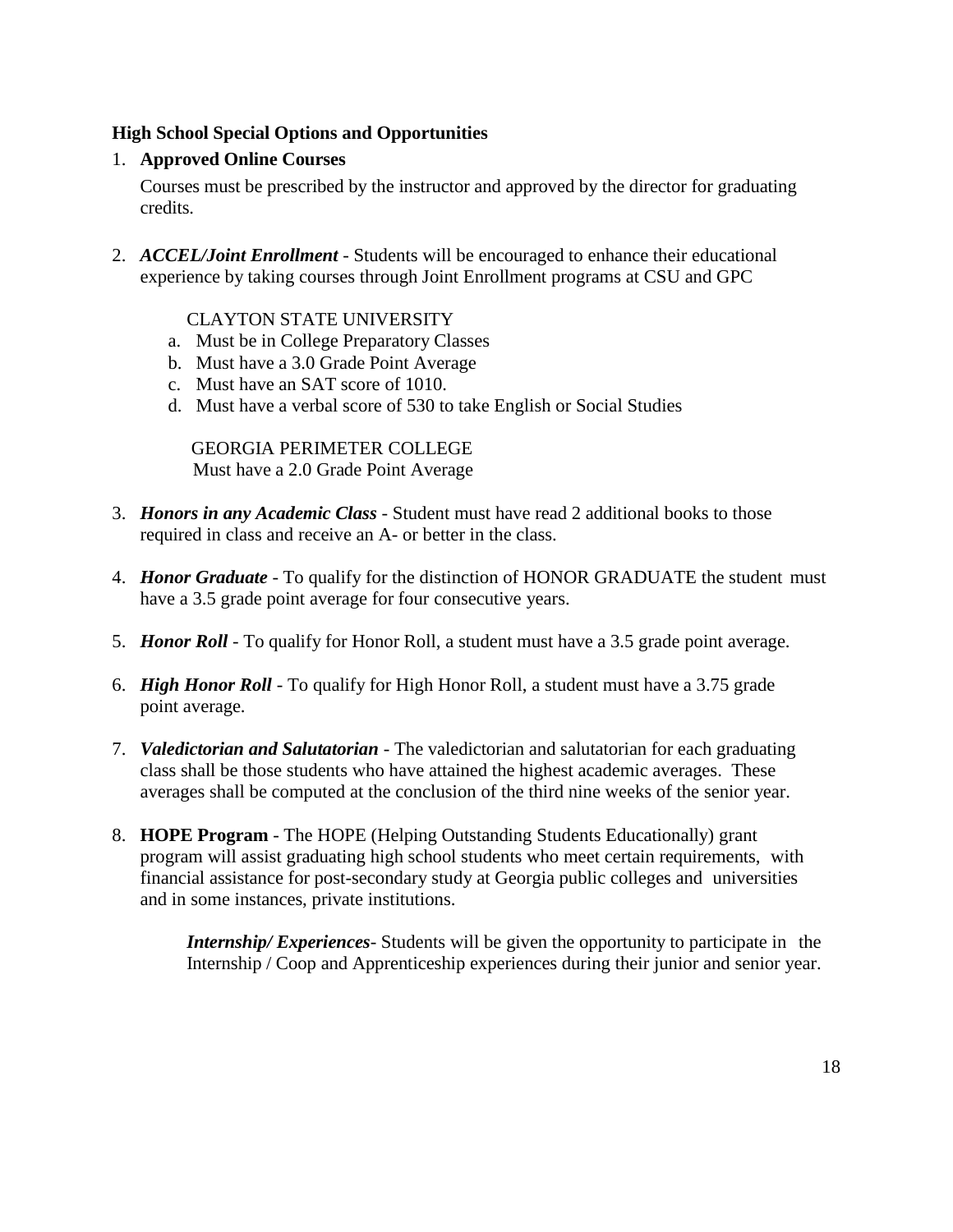

## **Metropolitan Career School Adult High School Diploma Program**

The Adult High School Diploma Program is for anyone who wants to complete his/her high school education and earn a diploma. The Adult High School classes are offered at MCS.

Adult High School classes operate on an eight week block schedule. Five, eight week sessions, are scheduled each year. Morning, afternoon, and evening classes are available. One unit of credit is earned for each course that is successfully completed. A graduation ceremony is held for all students that have completed during the previous year.

## **Special Note About Minors**

Minors 16 – 17 years of age must have a completed Minor Permission Form prior to enrolling in any Adult Education program, assessment activity, or class. Students can either pickup the Minor Permission Form in person at MCS admissions office or have the form mailed.

Minors 16-17 years of age that hold a current drivers license must meet specific requirements to keep their license valid. The student must maintain good academic standing and attend class a minimum of 60 hours per month.

## **High School Credit Program**

Our credit recovery courses are self-contained, independent study units designed to supplement your school's existing curriculum and give students a chance to earn credit in subjects they previously failed. After first obtaining approval for credit recovery courses from their school counselor, principal or other authorized school official, students complete the courses independently and submit their work to MCS for evaluation. Our evaluators then report the student's grade to the student's guidance counselor, who will assign a grade and credit.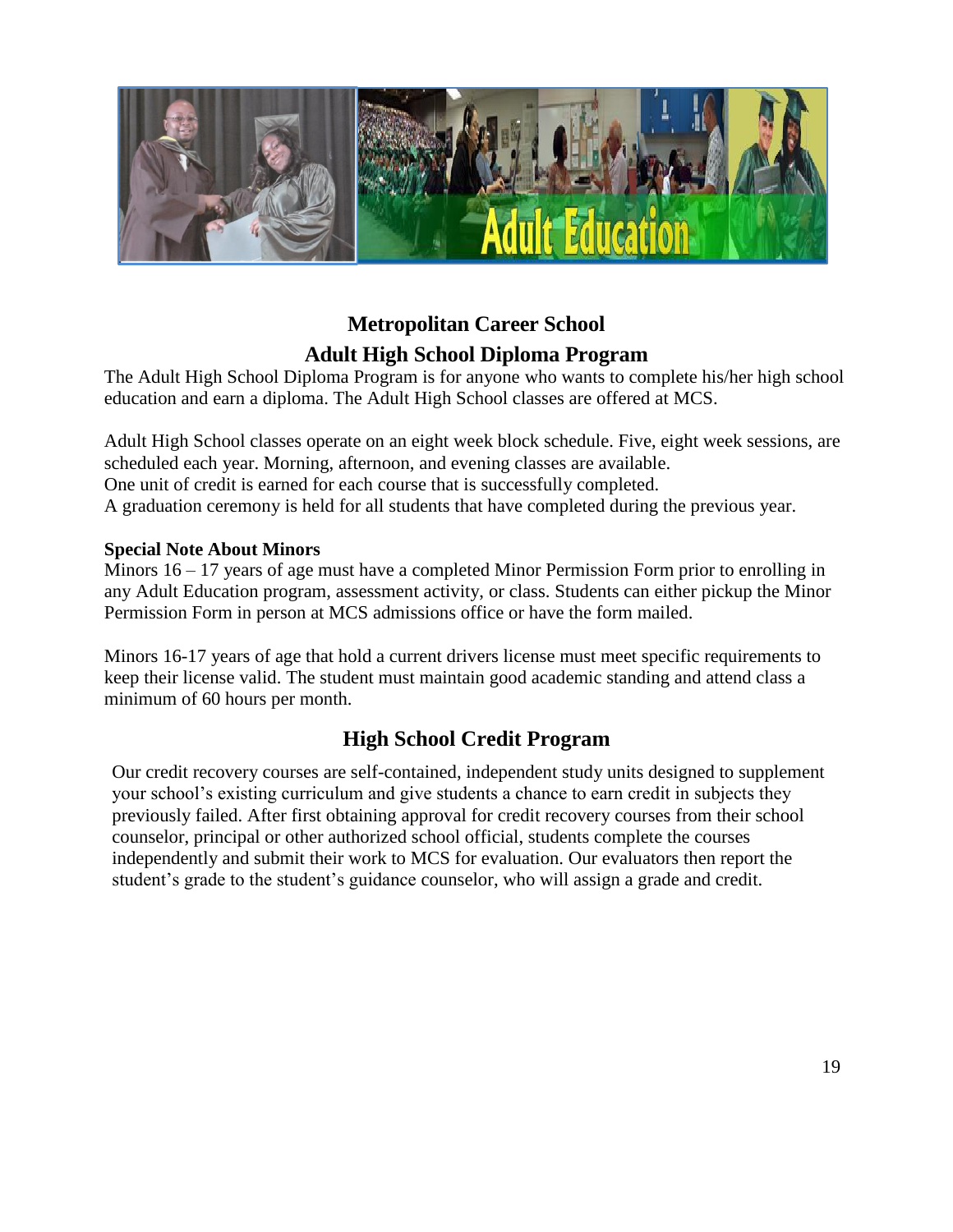#### **Steps to Register:**

1.Send us your high school transcripts for review.

2.Make an appointment with the admissions advisor to help determine if the GED® or high school diploma is a better option for you. Our admissions advisor can help you map out a plan of action including career guidance/post-secondary education. Note: documented previous education, training and work experience may also be used toward high school credit requirements.

3.Take classes.

Classes can be taken as prescribed via at-home or at-school at your own pace. All final exams must be administered on campus or with an approved proctor.

## **Frequently Asked Questions**

Q) What classes are you offering with this blended online model?

- A) All classes needed for a high school diploma: Math, Algebra, US History, World History, Civics, Economics, Health, English, Earth Science, Physical Science, Electives.
- Q) What does the term "Blended Online" mean anyway?
- A) This refers to the way the course is set up. All students enrolled in this course will attend class two nights a week. Students will be able to access instruction at home, which allows students to get through course work faster. Testing is done in the classroom.
- Q) What if I don't get my work done on time or fall behind?
- A) Students who fail to complete the assignments will not earn credit. If you need 10 credits you will need to stay on task and complete all assignments. You will earn credit only for assignments that are completed.
- Q) What if I need fewer than 10 credits?
- A) You will only need to complete work required for you to earn the amount of credits that you need. Once you are finished with your specific number of credits, you no longer need to attend class.
- Q) How do I get started?
- A) Contact your high school counselor for more information on concurrent enrollment, or call the adult school admissions advisor at MCS
- Q) Can I get credits for work experience and/or college classes?
- A) You may earn up to 30 elective credits for work experience and yes, you may earn credits from college courses either for electives or specific courses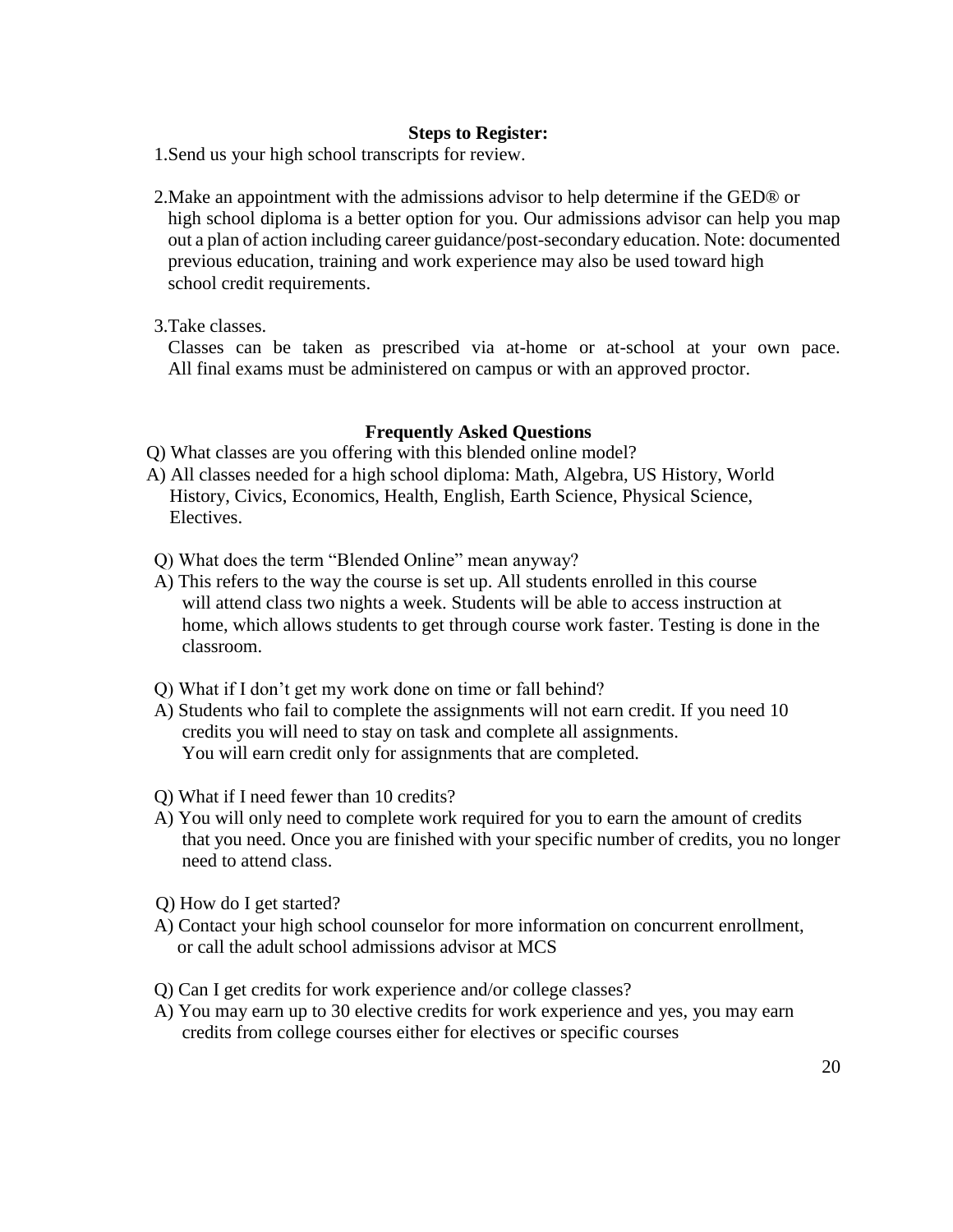#### **Promotion/Retention For All Grade Levels**

A student will continue to advance to the next grade as far as his learning center is concerned, but the credits which he earns determines his actual grade level. This is a Mastery-Based Program; therefore, no one is socially promoted or held back in a lockstep group. The student must complete the work before promotion to the next grade level.

The following are the conditions which require a student to attend summer school if it's available:

Those students who are academically off their level for graduation.

Those students who do not complete a year's worth of work to maintain academic balance.

Summer school is not to be used to get ahead in credits or grade level. Students who transfer out of MCS and who are behind academically in two or more subjects will be required to repeat the grade that they are in.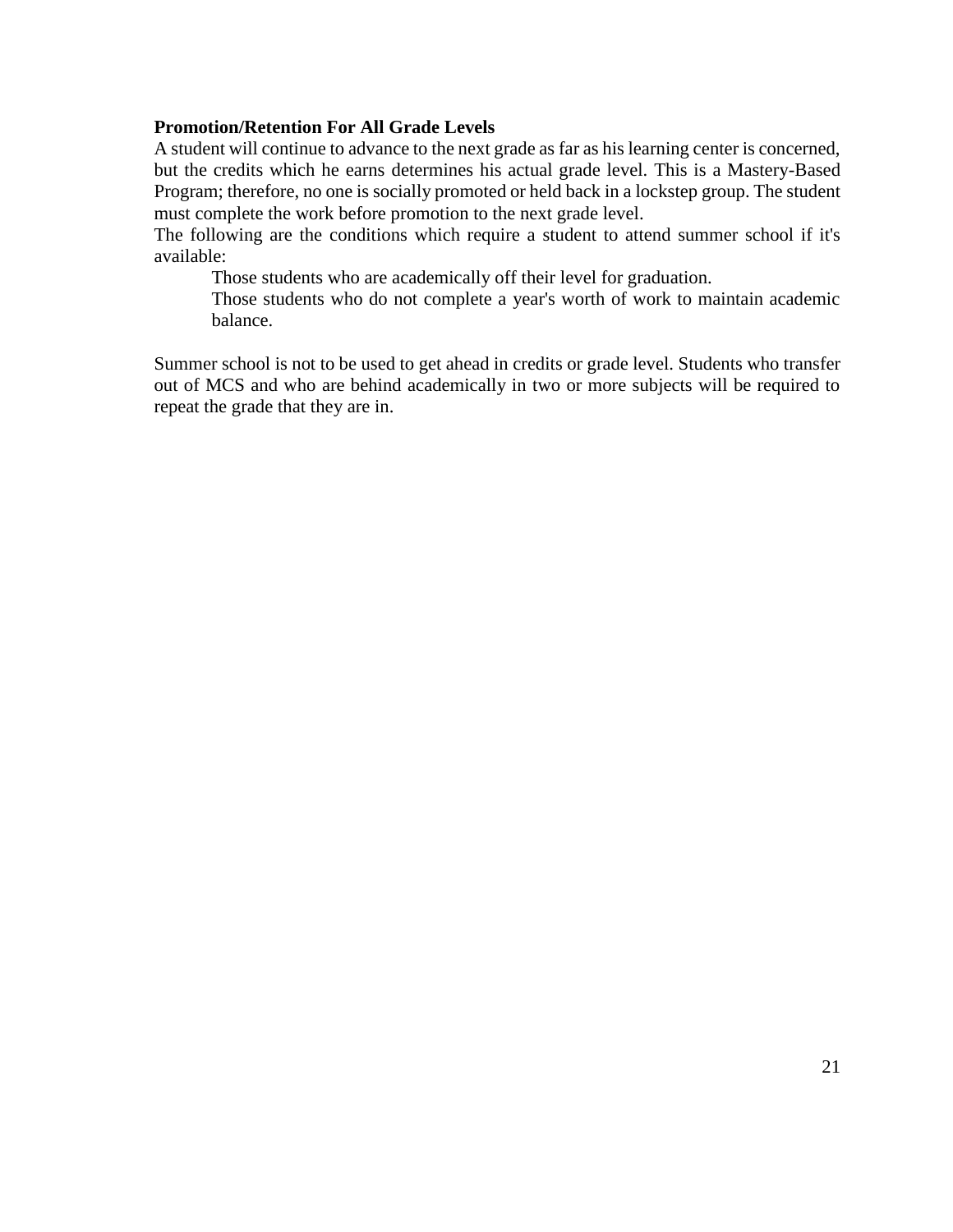## **UNACCEPTABLE USES OF THE COMPUTER NETWORK OR THE INTERNET**

The following uses of the account provided by the school district are unacceptable:

- 1. Selling or purchasing any illegal substance;
- 2. Accessing, transmitting, or downloading, pornographic, obscene depictions, harmful materials, or materials that encourage others to violate the law.
- 3. Transmitting or downloading confidential information or copyrighted materials.
- 4. Uses that involve obtaining and or using an anonymous e-mail site.
- 5. Uses that cause harm to others or damage to their property are unacceptable.

Unacceptable uses include, but are not limited to the following:

- 1. Deleting, copying, modifying, or forging other users e-mails, files, or data;
- 2. Accessing another users email without their permission;
- 3. Damaging computer equipment, files, data or the network;
- 4. Using profane, abusive, or impolite language;
- 5. Disguising one's identity, impersonating other users, or sending anonymous e-mail messages.
- 6. Threatening, harassing, or making defamatory or false statements about others;
- 7. Accessing, transmitting, or downloading offensive, harassing, or disparaging materials;
- 8. Accessing, transmitting or downloading computer viruses or other harmful files or programs, or in any way degrading or disrupting any computer system performance;
- 9. Accessing, transmitting or downloading large files, including "chain letters" or any type of "pyramid schemes."
- 10. Using any school computer to pursue hacking, internal or external to the district, or attempting to access information that is protected by privacy laws.